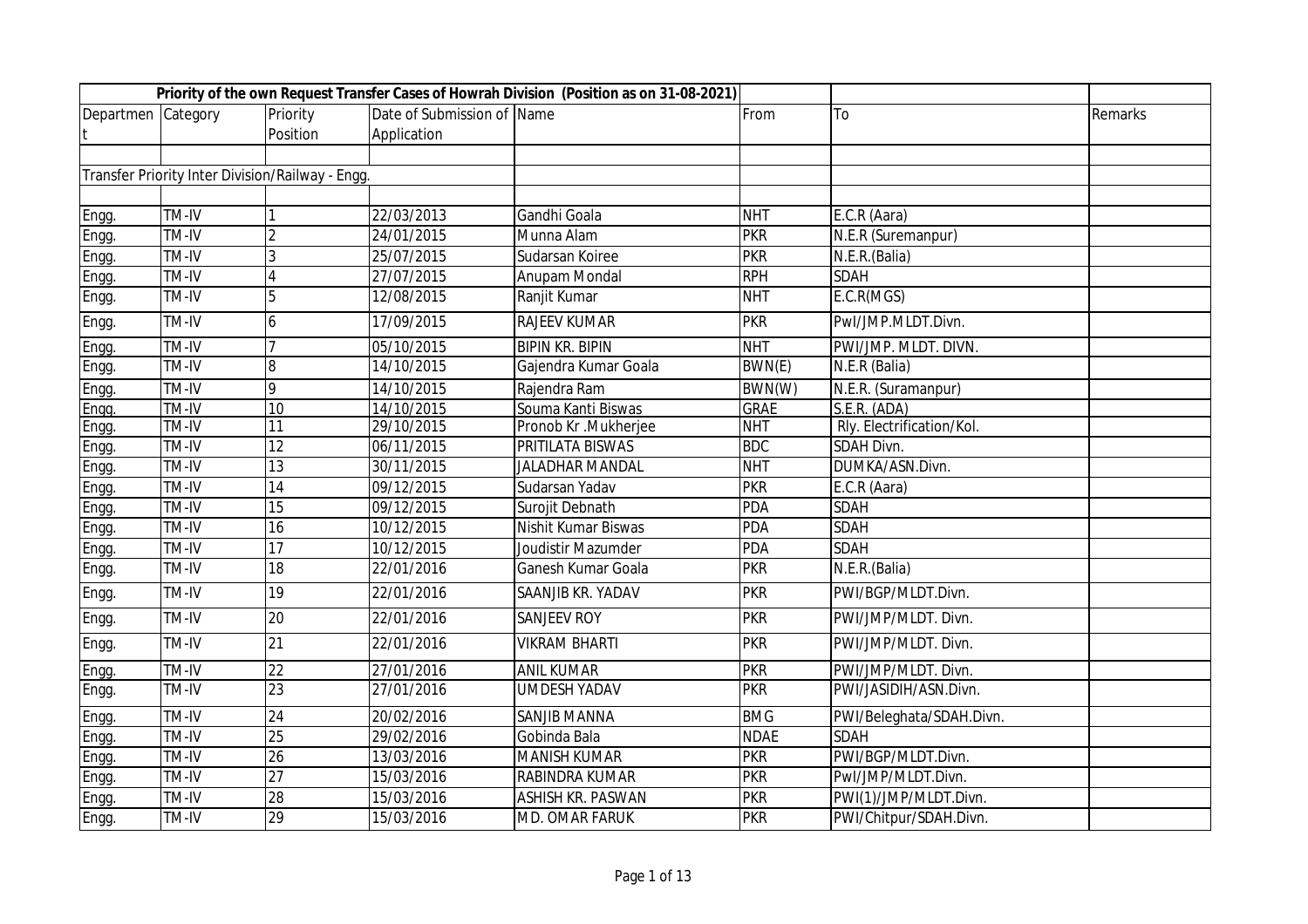|                    |                            |                 |                            | Priority of the own Request Transfer Cases of Howrah Division (Position as on 31-08-2021) |                                             |                             |         |
|--------------------|----------------------------|-----------------|----------------------------|-------------------------------------------------------------------------------------------|---------------------------------------------|-----------------------------|---------|
| Departmen Category |                            | Priority        | Date of Submission of Name |                                                                                           | From                                        | To                          | Remarks |
|                    |                            | Position        | Application                |                                                                                           |                                             |                             |         |
| Engg.              | <b>TM-IV</b>               | 30              | 17/03/2016                 | RAVI SHANKAR KUMAR                                                                        | <b>PKR</b>                                  | Pwl/JMP/MLDT.Divn           |         |
| Engg.              | TM-IV                      | 31              | 21/03/2016                 | <b>SAMEER UTKARSH</b>                                                                     | <b>RPH</b>                                  | Helper/Mech./JMP.Workshop   |         |
| Engg.              | TM-IV                      | 32              | 22/03/2016                 | PROSENJIT BISWAS                                                                          | <b>HWH</b>                                  | PWI/BNJ/SDAH.Divn.E.Rly.    |         |
| Engg.              | TM-IV                      | 33              | 05/04/2016                 | ANUP KR. MANDAL                                                                           | <b>GRAE</b>                                 | PWI/Sonarpur/SDAH. Divn.    |         |
| Engg.              | TM-IV                      | 34              | 21/04/2016                 | PRAKASH BARAI                                                                             | <b>NHT</b>                                  | PWI/Bongaon/SDAH.Divn.      |         |
| Engg.              | TM-IV                      | 35              | 30/04/2016                 | Tapas Pal                                                                                 | <b>PKR</b>                                  | LLH/KPA Workshop            |         |
| Engg.              | TM-IV                      | 36              | 02/05/2016                 | <b>IMROZE KHAN</b>                                                                        | <b>PKR</b>                                  | PWI/JMP(1)/MLDT.Divn.E.Rly. |         |
| Engg.              | TM-IV                      | 37              | 13/05/2016                 | Dhananjay Biswas                                                                          | <b>PKR</b>                                  | LLH/KPA Workshop            |         |
| Engg.              | $\overline{\text{TM}}$ -IV | $\overline{38}$ | 23/05/2016                 | <b>SANJAY DEY</b>                                                                         | <b>BHP</b>                                  | PWI/Ranaghat/SDAH.Divn.     |         |
| Engg.              | TM-IV                      | 39              | 13/06/2016                 | Sri Raju Roy Choudhury                                                                    | <b>NDAE</b>                                 | SDAH Divn Bongaon Line      |         |
| Engg.              | TM-IV                      | 40              | 15/06/2016                 | Mantu Mandal                                                                              | <b>BDC</b>                                  | PWI/Barasat/SDAH/E.Rly      |         |
| Engg.              | TM-IV                      | 41              | 22/06/2016                 | Suraj Paswan                                                                              | <b>PKR</b>                                  | PWI/JMP/MLDT Divn           |         |
| Engg.              | TM-IV                      | 42              | 22/06/2016                 | Sanjoy Mondal                                                                             | <b>NHT</b>                                  | PWI/Andal/ASN Divn          |         |
| Engg.              | TM-IV                      | 43              | 22/06/2016                 | Rupesh Kumar                                                                              | <b>PKR</b>                                  | PWI/JMP/MLDT Divn           |         |
| Engg.              | TM-IV                      | 44              | 21/07/2016                 | Shyamal Haldar                                                                            | <b>DKAE</b>                                 | Sealdah Division            |         |
| Engg.              | TM-IV                      | 45              | 05/08/2016                 | <b>Bijoy Guha</b>                                                                         | $\overline{AZ}$                             | <b>SDAH Divn</b>            |         |
| Engg.              | TM-IV                      | 46              | 10/08/2016                 | Prosenjit Dutta                                                                           | <b>BDC</b>                                  | <b>SDAH Div</b>             |         |
| Engg.              | TM-IV                      | 47              | 22/08/2016                 | Jayanta Roy                                                                               | $\overline{\mathsf{L}\mathsf{L}\mathsf{H}}$ | SDAH Div/BarracKpore        |         |
| Engg.              | TM-IV                      | 48              | 22/08/2016                 | Prasanta Mandal                                                                           | LLH                                         | SDAH Div/Near to Gobardanga |         |
| Engg.              | TM-IV                      | 49              | 02/09/2016                 | Kebal Kanta Kumbhakar                                                                     | <b>NHT</b>                                  | <b>ASN Divn</b>             |         |
| Engg.              | TM-IV                      | 50              | 02/09/2016                 | Sanjay Paul                                                                               | <b>PKR</b>                                  | PWI/Ranaghat /SDAH Divn.    |         |
| Engg.              | TM-IV                      | 51              | 02/09/2016                 | Pinaki Biswas                                                                             | <b>NHT</b>                                  | PWI/BNJ/SDAH Divn.          |         |
| Engg.              | TM-IV                      | $\overline{52}$ | 12/09/2016                 | Ganes Kumar Gayen                                                                         | <b>PKR</b>                                  | PWI/Baruipur/SDAH Divn.     |         |
| Engg.              | TM-IV                      | 53              | 15/09/2016                 | Subimal Dey                                                                               | <b>AZ</b>                                   | <b>SDAH Divn</b>            |         |
| Engg.              | TM-IV                      | 54              | 19/10/2016                 | Jogendra Yadav                                                                            | BWN(W)                                      | N.E.R (Balia)               |         |
| Engg.              | TM-IV                      | $\overline{55}$ | 24/10/2016                 | <b>Mithun Das</b>                                                                         | <b>RPH</b>                                  | PWI/Bongaon/SDAH Divn.      |         |
| Engg.              | TM-IV                      | 56              | 24/10/2016                 | Indrajit Biswas                                                                           | <b>RPH</b>                                  | PWI/Ranaghat/SDAH Divn.     |         |
| Engg.              | TM-IV                      | 57              | 24/10/2016                 | <b>Atanu Ganguly</b>                                                                      | <b>RPH</b>                                  | PWI/Durgapur/ASN Divn       |         |
| Engg.              | TM-IV                      | 58              | 28/10/2016                 | Md Mosaddique Ali                                                                         | <b>PKR</b>                                  | PWI/JMP/MLDT Divn           |         |
| Engg.              | TM-IV                      | 59              | 15/11/2016                 | Prashanta Ghosh                                                                           | <b>RPH</b>                                  | PWI/RHA/SDAH Divn           |         |
| Engg.              | TM-IV                      | 60              | 16/11/2016                 | Tapan Karmakar                                                                            | KQU                                         | AEN/Barasat Jn/SDAH Divn    |         |
| Engg.              | $\overline{T}M-IV$         | 61              | 17/11/2016                 | Subhankar Biswas                                                                          | BWN(W)                                      | PWI/Ranaghat/SDAH Divn      |         |
| Engg.              | TM-IV                      | 62              | 21/11/2016                 | Nirmal Biswas                                                                             | <b>NHT</b>                                  | PWI/RHA/SDAH Divn           |         |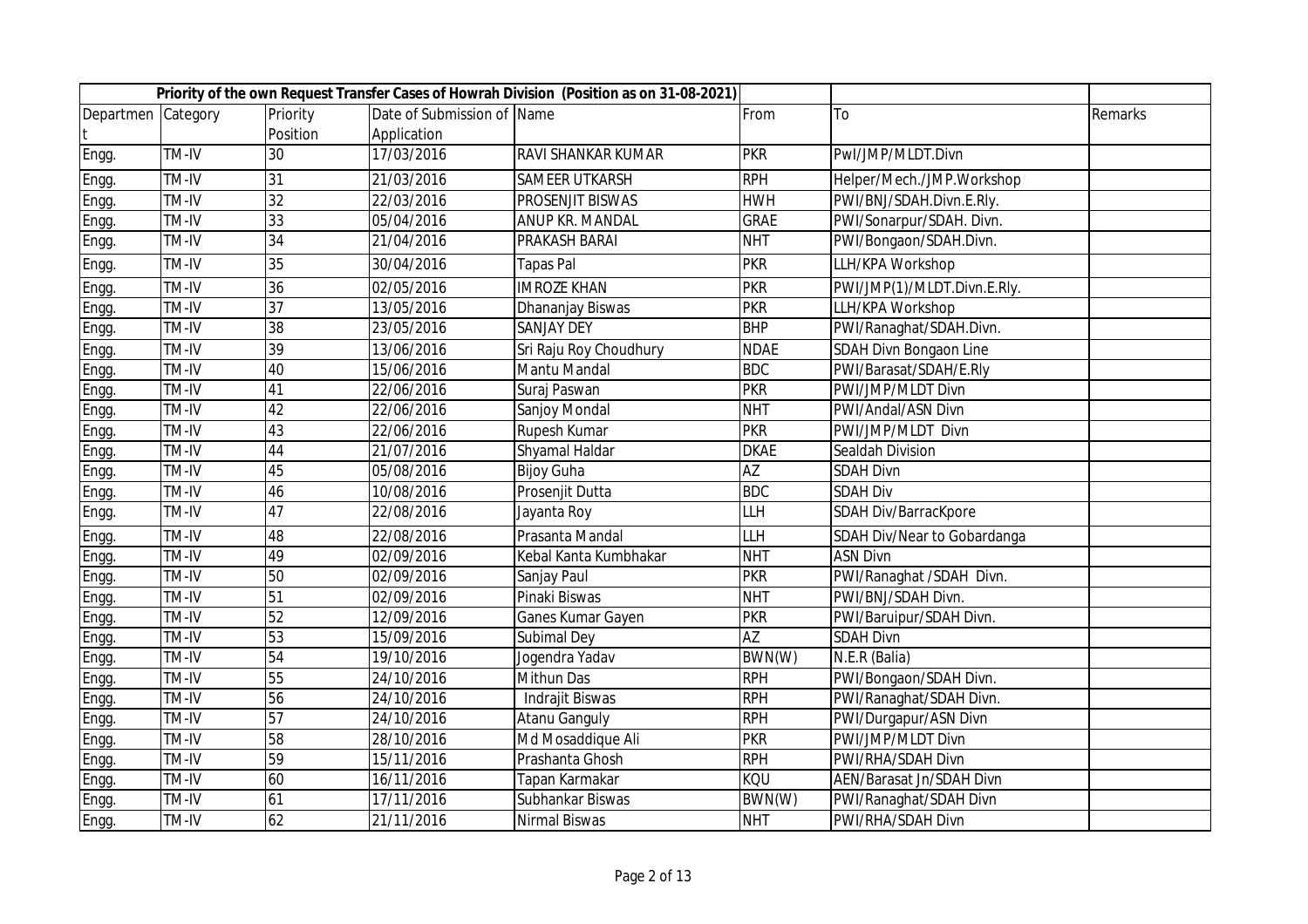|                    |       |                 |                            | Priority of the own Request Transfer Cases of Howrah Division (Position as on 31-08-2021) |                                             |                                               |         |
|--------------------|-------|-----------------|----------------------------|-------------------------------------------------------------------------------------------|---------------------------------------------|-----------------------------------------------|---------|
| Departmen Category |       | Priority        | Date of Submission of Name |                                                                                           | From                                        | To                                            | Remarks |
|                    |       | Position        | Application                |                                                                                           |                                             |                                               |         |
| Engg.              | TM-IV | 63              | 21/11/2016                 | Ahin Sarkar                                                                               | <b>NHT</b>                                  | PWI/RHA/SDAH Divn                             |         |
| Engg.              | TM-IV | 64              | 21/11/2016                 | Sadhan Karmakar                                                                           | <b>NHT</b>                                  | PWI/KPA/SDAH Divn                             |         |
| Engg.              | TM-IV | 65              | 21/11/2016                 | Priyankur Biswas                                                                          | <b>NHT</b>                                  | PWI/GEDE/SDAH Divn                            |         |
| Engg.              | TM-IV | 66              | 21/11/2016                 | <b>Uttam Mondal</b>                                                                       | <b>NHT</b>                                  | PWI/Bongaon/SDAH. Divn                        |         |
| Engg.              | TM-IV | 67              | 21/11/2016                 | Rita Basu                                                                                 | <b>NHT</b>                                  | PWI/Ranaghat/SDAH Divn                        |         |
| Engg.              | TM-IV | 68              | 21/11/2016                 | Kakoli Bouri                                                                              | <b>NHT</b>                                  | PWI/ASN Divn                                  |         |
| Engg.              | TM-IV | 69              | 21/11/2016                 | Lal Babu                                                                                  | <b>NHT</b>                                  | PWI/Bhagalpur/MLDT Divn                       |         |
| Engg.              | TM-IV | 70              | 24/11/2016                 | <b>Tilak Mondal</b>                                                                       | $\overline{\mathsf{L}\mathsf{L}\mathsf{H}}$ | <b>PWI/SDAH Divn</b>                          |         |
| Engg.              | TM-IV | 71              | 06/12/2016                 | Abhijit Sarkar                                                                            | <b>HWH</b>                                  | PWI/BNJ/SDAH Divn.                            |         |
| Engg.              | TM-IV | 72              | 14/12/2016                 | Palash Sarkar                                                                             | <b>RPH</b>                                  | PWI/Bongaon/SDAH Divn                         |         |
| Engg.              | TM-IV | $\overline{73}$ | 14/12/2016                 | Sujoy Sadhu                                                                               | <b>RPH</b>                                  | PWI/Ranaghat/SDAH Divn                        |         |
| Engg.              | TM-IV | 74              | 14/12/2016                 | Partha Ganguly                                                                            | <b>RPH</b>                                  | PWI/Bongaon/SDAH Divn                         |         |
| Engg.              | TM-IV | 75              | 14/12/2016                 | Sarajit Bala                                                                              | <b>RPH</b>                                  | PWI/Ranaghat/SDAH Divn                        |         |
| Engg.              | TM-IV | 76              | 21/12/2016                 | Rajeev Kumar                                                                              | <b>PKR</b>                                  | PWI/JMP/MLDT Divn                             |         |
| Engg.              | TM-IV | $\overline{77}$ | 21/12/2016                 | Pravin Kr Singh                                                                           | <b>PKR</b>                                  | PWI/BGP/MLDT Divn                             |         |
| Engg.              | TM-IV | 78              | 21/12/2016                 | Mithun Roy                                                                                | <b>NHT</b>                                  | PWI/SUIRI /ASN Divn                           |         |
| Engg.              | TM-IV | 79              | 21/12/2016                 | Tamal Kanti Mahata                                                                        | <b>PKR</b>                                  | SSE/P.way/Durgapur/ASN/Divn                   |         |
| Engg.              | TM-IV | 80              | 07/07/2017                 | Pratap Kumar Shaw                                                                         | <b>PDA</b>                                  | LLH/KPA Workshop                              |         |
| Engg.              | TM-IV | 81              | 24/10/2017                 | <b>Bhabatosh Biswas</b>                                                                   | <b>RPH</b>                                  | SSE/PWAY/RHA/ SDAH                            |         |
| Engg.              | TM-IV | $\overline{82}$ | 01/12/2017                 | Lipika Biswas                                                                             | <b>BDC</b>                                  | SDAH(KPA)                                     |         |
| Engg.              | TM-IV | 83              | 01/12/2017                 | Anup Kr. Biswas                                                                           | <b>BDC</b>                                  | <b>Bongaon section/SDAH Divn</b>              |         |
| Engg.              | TM-IV | 84              | 01/12/2017                 | Asim Sarkar                                                                               | <b>BDC</b>                                  | PWI/BNJ/SDAH Divn                             |         |
| Engg.              | TM-IV | 85              | 01/12/2017                 | Debabrata Sarkar                                                                          | BWN(W)                                      | PWI/Bongaon/SDAH Divn                         |         |
| Engg.              | TM-IV | 86              | 01/12/2017                 | Kamalesh Bhowmik                                                                          | BWN(W)                                      | PWI/Bongaon/SDAH Divn                         |         |
| Engg.              | TM-IV | 87              | 01/12/2017                 | Sishir Ch Haldar                                                                          | BWN(W)                                      | PWI/Barasat or Bongaon /SDAH Divn             |         |
| Engg.              | TM-IV | $\overline{88}$ | 01/12/2017                 | Ashit Kr. Gayen                                                                           | BWN(W)                                      | PWI/Baruipur or Daimond Harbour<br>/SDAH Divn |         |
| Engg.              | TM-IV | 89              | 01/12/2017                 | Manik Halder                                                                              | BWN(W)                                      | PWI/Kanchapara/SDAH Divn                      |         |
| Engg.              | TM-IV | 90              | 01/12/2017                 | Aparna Ghosh                                                                              | <b>HWH</b>                                  | Kanchrapara Railway Workshop E.R.             |         |
| Engg.              | TM-IV | 91              | 01/12/2017                 | Ratan Majumdar                                                                            | <b>BHP</b>                                  | SSE/P.Way/ Barasat, SDAH Division             |         |
| Engg.              | TM-IV | $\overline{92}$ | 01/12/2017                 | Prosenjit Mondal                                                                          | <b>BHP</b>                                  | SSE/P.Way/Naihati ,SDAH Division              |         |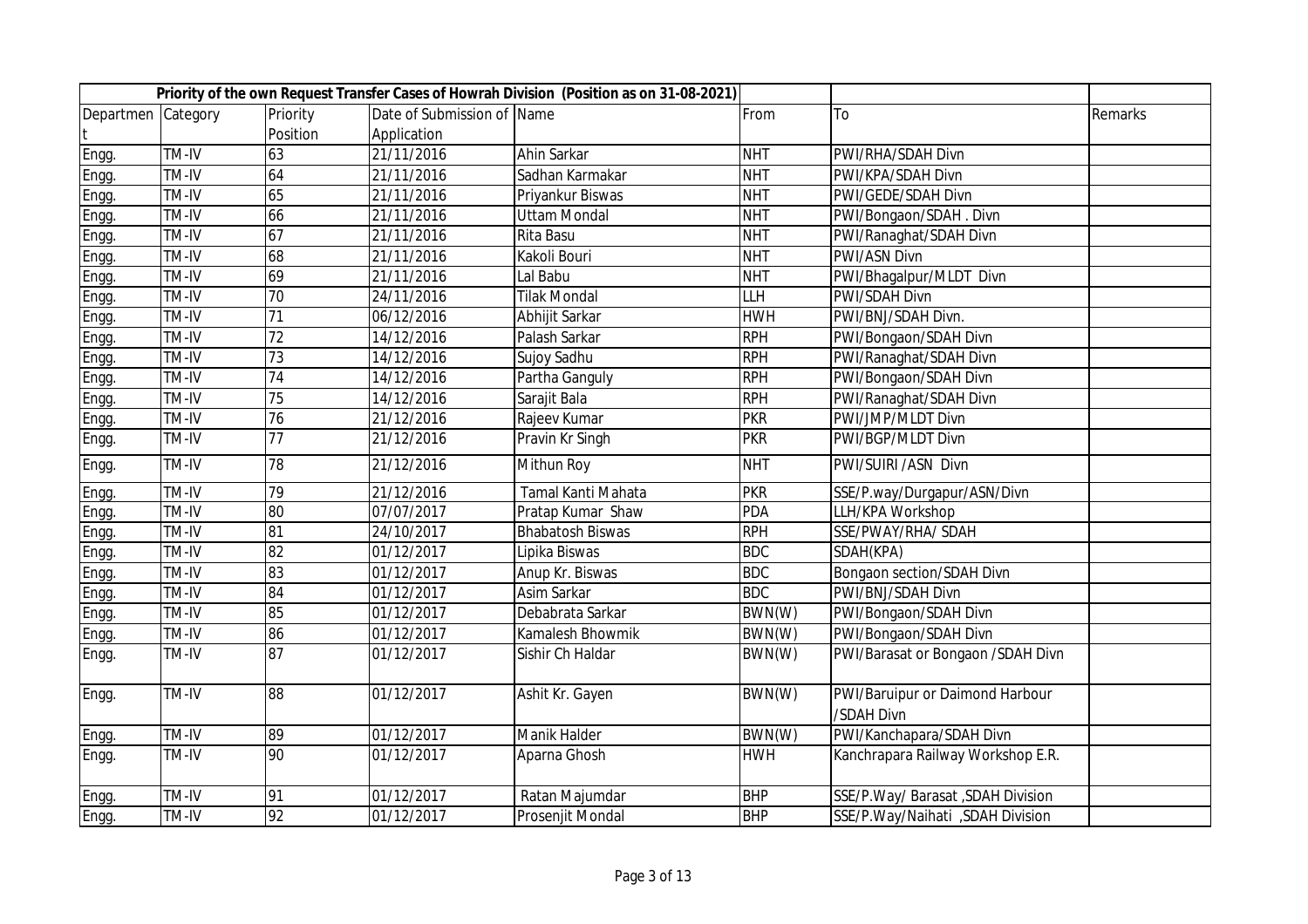|                    |       |          |                            | Priority of the own Request Transfer Cases of Howrah Division (Position as on 31-08-2021) |             |                                                |                |
|--------------------|-------|----------|----------------------------|-------------------------------------------------------------------------------------------|-------------|------------------------------------------------|----------------|
| Departmen Category |       | Priority | Date of Submission of Name |                                                                                           | From        | To                                             | <b>Remarks</b> |
|                    |       | Position | Application                |                                                                                           |             |                                                |                |
| Engg.              | TM-IV | 93       | 01/12/2017                 | Gostagopal Das                                                                            | <b>BHP</b>  | SSE/P.Way/Bongaon or Ranaghat, SDAH            |                |
|                    |       |          |                            |                                                                                           |             | <b>Division</b>                                |                |
| Engg.              | TM-IV | 94       | 01/12/2017                 | <b>Dilip Mistry</b>                                                                       | <b>BHP</b>  | Kolkata Metro Rail                             |                |
| Engg.              | TM-IV | 95       | 01/12/2017                 | Suman Dey                                                                                 | <b>BHP</b>  | SSE/P.Way/Bongaon or Ranaghat, SDAH            |                |
|                    |       |          |                            |                                                                                           |             | Division                                       |                |
| Engg.              | TM-IV | 96       | 01/12/2017                 | Sabbir Alam Andal                                                                         | <b>BHP</b>  | SSE/P.Way/RHA, SDAH division.                  |                |
| Engg.              | TM-IV | 97       | 01/12/2017                 | Sadhan Kirtonia                                                                           | <b>BHP</b>  | SSE/P.Way/RHA, SDAH division.                  |                |
| Engg.              | TM-IV | 98       | 01/12/2017                 | Partha Saha                                                                               | <b>BHP</b>  | SSE/P.Way/Ranaghat, SDAH Division              |                |
| Engg.              | TM-IV | 99       | 01/12/2017                 | Samrat Mondal                                                                             | <b>BHP</b>  | SSE/P.Way/Ranaghat, SDAH Division              |                |
| Engg.              | TM-IV | 100      | 01/12/2017                 | <b>Anup Mondal</b>                                                                        | <b>BHP</b>  | SSE/P.Way/Bongaon or Barasat, SDAH             |                |
|                    |       |          |                            |                                                                                           |             | Division                                       |                |
| Engg.              | TM-IV | 101      | 01/12/2017                 | Anup Nath                                                                                 | <b>BHP</b>  | SSE/P.Way/Ranaghat, SDAH Division              |                |
| Engg.              | TM-IV | 102      | 01/12/2017                 | Subhankar Sahoo                                                                           | <b>BHP</b>  | SSE/P.Way/Kharagpur Division, S.E. Rly         |                |
| Engg.              | TM-IV | 103      | 01/12/2017                 | Sarajit Majumder                                                                          | <b>BHP</b>  | SSE/P.Way/Bongaon or Barasat, SDAH<br>Division |                |
| Engg.              | TM-IV | 104      | 01/12/2017                 | Sisir Kr. Talukdar                                                                        | <b>BHP</b>  | SSE/P.Way/Barrackpore or Naihati               |                |
| Engg.              | TM-IV | 105      | 01/12/2017                 | <b>Babai Ghosh</b>                                                                        | <b>DKAE</b> | <b>SDAH Division</b>                           |                |
| Engg.              | TM-IV | 106      | 01/12/2017                 | <b>Biswajit Mondal</b>                                                                    | <b>PDA</b>  | SSE/P.Way/RHA, SDAH division.                  |                |
| Engg.              | TM-IV | 107      | 01/12/2017                 | <b>Bhabatosh Biswas</b>                                                                   | <b>RPH</b>  | SSE/P.Way/Ranaghat, SDAH Division              |                |
| Engg.              | TM-IV | 108      | 01/12/2017                 | Monotosh Biswas                                                                           | <b>BDC</b>  | SSE/P.Way/Ranaghat, SDAH Division              |                |
| Engg.              | TM-IV | 109      | 01/12/2017                 | Subrata Biswas                                                                            | <b>DKAE</b> | SSE/P.Way/RHA SDAH Division                    |                |
| Engg.              | TM-IV | 110      | 01/12/2017                 | <b>Gour Ghosh</b>                                                                         | BWN(W)      | SSE/P.Way/BWN (W) HWH Division                 |                |
| Engg.              | TM-IV | 111      | 01/12/2017                 | Rajesh Mondal                                                                             | BWN(W)      | SSE/P.Way/BWN (W) HWH Division                 |                |
| Engg.              | TM-IV | 112      | 01/12/2017                 | Sourav Parui                                                                              | <b>BDC</b>  | SSE/P.Way/Beliaghata/Sonarpur                  |                |
| Engg.              | TM-IV | 113      | 01/12/2017                 | Pramila Edbar                                                                             | <b>BDC</b>  | Ranaghat Carshed/Kachrapara<br>Workshop        |                |
| Engg.              | TM-IV | 114      | 01/12/2017                 | Pratima Bhowmik                                                                           | <b>BDC</b>  | SSE/P.Way/Ranaghat, SDAH Division              |                |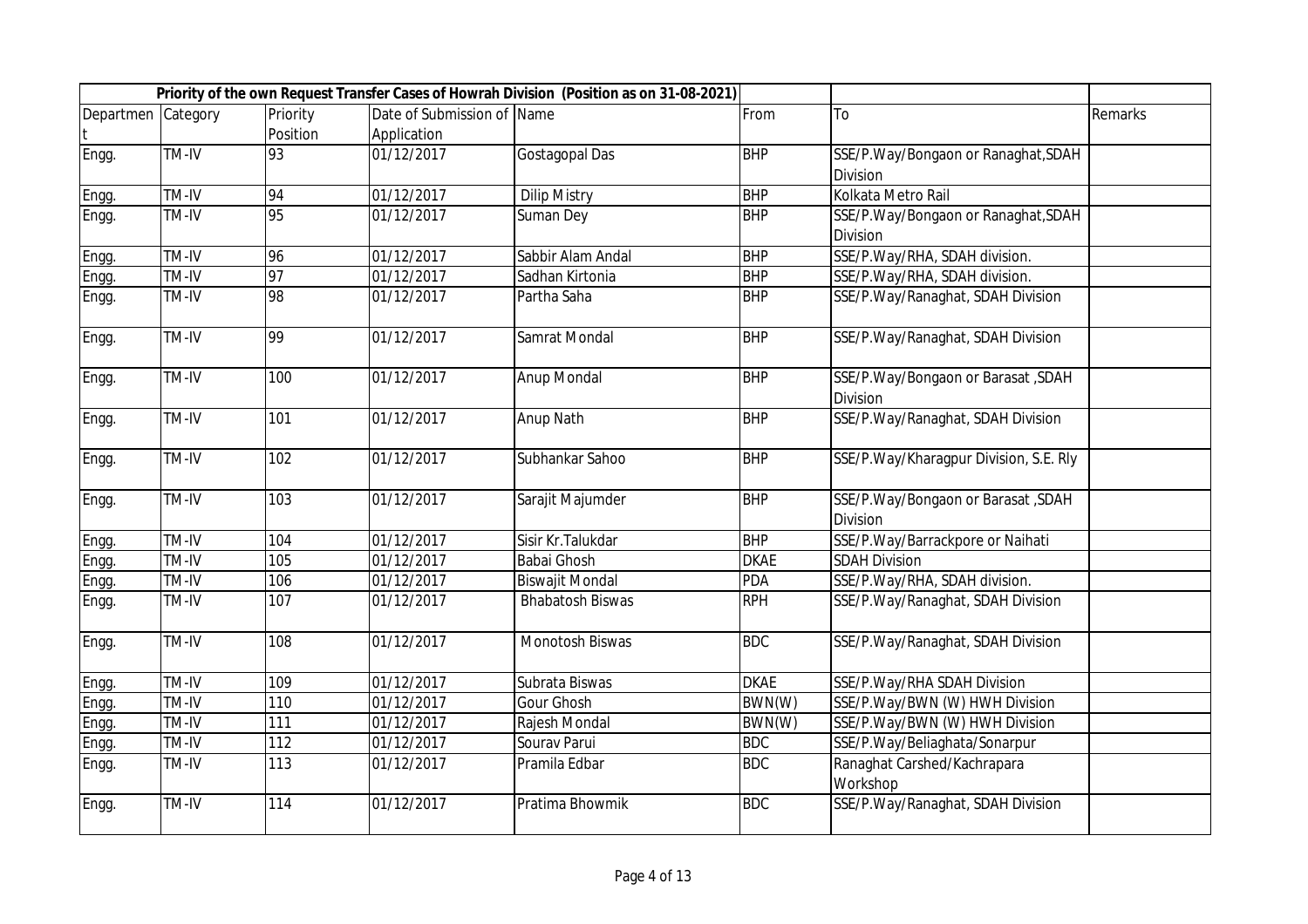|                    |       |                  |                            | Priority of the own Request Transfer Cases of Howrah Division (Position as on 31-08-2021) |                 |                                                  |         |
|--------------------|-------|------------------|----------------------------|-------------------------------------------------------------------------------------------|-----------------|--------------------------------------------------|---------|
| Departmen Category |       | Priority         | Date of Submission of Name |                                                                                           | From            | To                                               | Remarks |
|                    |       | Position         | Application                |                                                                                           |                 |                                                  |         |
| Engg.              | TM-IV | 115              | 01/12/2017                 | Kartik Biswas                                                                             | <b>BDC</b>      | SSE/P.Way/Ranaghat, SDAH Division                |         |
| Engg.              | TM-IV | 116              | 01/12/2017                 | Mihir Karmakar                                                                            | <b>BDC</b>      | SSE/P.Way/Krishnanagar                           |         |
| Engg.              | TM-IV | $\overline{117}$ | 01/12/2017                 | Gobinda Majumder                                                                          | <b>NDAE</b>     | SSE/P.Way/Barackpore, SDAH Division              |         |
| Engg.              | TM-IV | 118              | 01/12/2017                 | Apurba Mondal                                                                             | <b>NHT</b>      | SSE/P.way/KNJ                                    |         |
| Engg.              | TM-IV | 119              | 01/12/2017                 | <b>Dilip Biswas</b>                                                                       | <b>NHT</b>      | SSE/P.Way/KPA                                    |         |
| Engg.              | TM-IV | 120              | 01/12/2017                 | Guru Chand Bagchi                                                                         | <b>PKR</b>      | SSE/P.way/RHA                                    |         |
| Engg.              | TM-IV | 121              | 01/12/2017                 | Probin Sikdar                                                                             | $\overline{AZ}$ | SSE/P.Way/RHA SDAH Division                      |         |
| Engg.              | TM-IV | 122              | 01/12/2017                 | Sofik Ahamed                                                                              | $\overline{AZ}$ | SSE/P.Way/Raijang                                |         |
| Engg.              | TM-IV | 123              | 01/12/2017                 | Somaresh Sarkar                                                                           | <b>AZ</b>       | SSE/P.Way/Bongoan                                |         |
| Engg.              | TM-IV | 124              | 20/12/2017                 | Shovan Ghosh                                                                              | <b>KWAE/BG</b>  | SSE/P.Way/RHA or KNG Sealdah divn.               |         |
| Engg.              | TM-IV | 125              | 20/12/2017                 | Latta Biswas                                                                              | <b>KWAE/BG</b>  | SSE/P.Way/Bongoan                                |         |
| Engg.              | TM-IV | 126              | 20/12/2017                 | <b>Biswajit Ghosh</b>                                                                     | <b>KWAE/BG</b>  | SSE/P.Way/RHA or KNG Sealdah divn.               |         |
| Engg.              | TM-IV | 127              | 20/12/2017                 | Prasanta Paul                                                                             | <b>NDAE</b>     | SSE/P.Way/ KNG Sealdah divn.                     |         |
| Engg.              | TM-IV | 128              | 20/12/2017                 | Atunu Nath                                                                                | <b>KWAE/BG</b>  | SSE/P.Way/ KNG Sealdah divn.                     |         |
| Engg.              | TM-IV | 129              | 20/12/2017                 | Dipen Bhowmik                                                                             | <b>KWAE/BG</b>  | SSE/P.Way/RHA or KNG Sealdah divn.               |         |
| Engg.              | TM-IV | 130              | 20/12/2017                 | Pradeep Kumar                                                                             | <b>RPH</b>      | SSE/P.Way/Khagaria/NFR                           |         |
| Engg.              | TM-IV | 131              | 20/12/2017                 | Krishna Yadav                                                                             | <b>NHT</b>      | SSE/P.Way/ARA/DNR                                |         |
| Engg.              | TM-IV | 132              | 20/12/2017                 | Iswar Ch Garai                                                                            | <b>NHT</b>      | SSE/P.way/Durgapur/ASN/Divn                      |         |
| Engg.              | TM-IV | 133              | 20/12/2017                 | Paritosh Bairagi                                                                          | <b>NHT</b>      | SSE/P.Way/Barasat                                |         |
| Engg.              | TM-IV | 134              | 20/12/2017                 | Dhanahjoy Sudhukhan                                                                       | <b>KWAE/BG</b>  | SSE/P.Way/ KNG Sealdah divn.                     |         |
| Engg.              | TM-IV | 135              | 20/12/2017                 | <b>Umesh Roy</b>                                                                          | <b>KWAE/BG</b>  | SSE/P.Way/Sonpur. EC Railway                     |         |
| Engg.              | TM-IV | 136              | 20/12/2017                 | Shankar Ram                                                                               | <b>KWAE/BG</b>  | SSE/P.Way/Sonpur. EC Railway                     |         |
| Engg.              | TM-IV | 137              | 20/12/2017                 | Suryanandan Prasad                                                                        | <b>KWAE/BG</b>  | SSE/P.Way/Jehanabad Danapur Div, E.C.<br>Railway |         |
| Engg.              | TM-IV | 138              | 20/12/2017                 | Shiv Prakash Kumar                                                                        | <b>KWAE/BG</b>  | SSE/P.Way/Saharsa, Samastipur Div.<br>E.C. Rly   |         |
| Engg.              | TM-IV | 139              | 20/12/2017                 | <b>Biplab Simlai</b>                                                                      | <b>KWAE/BG</b>  | SSE/P.Way/Bongoan                                |         |
| Engg.              | TM-IV | 140              | 20/12/2017                 | Pratap Kumar Shaw                                                                         | <b>PDA</b>      | Helper/Kanchrapara Workshop, SDAH<br>Divn.       |         |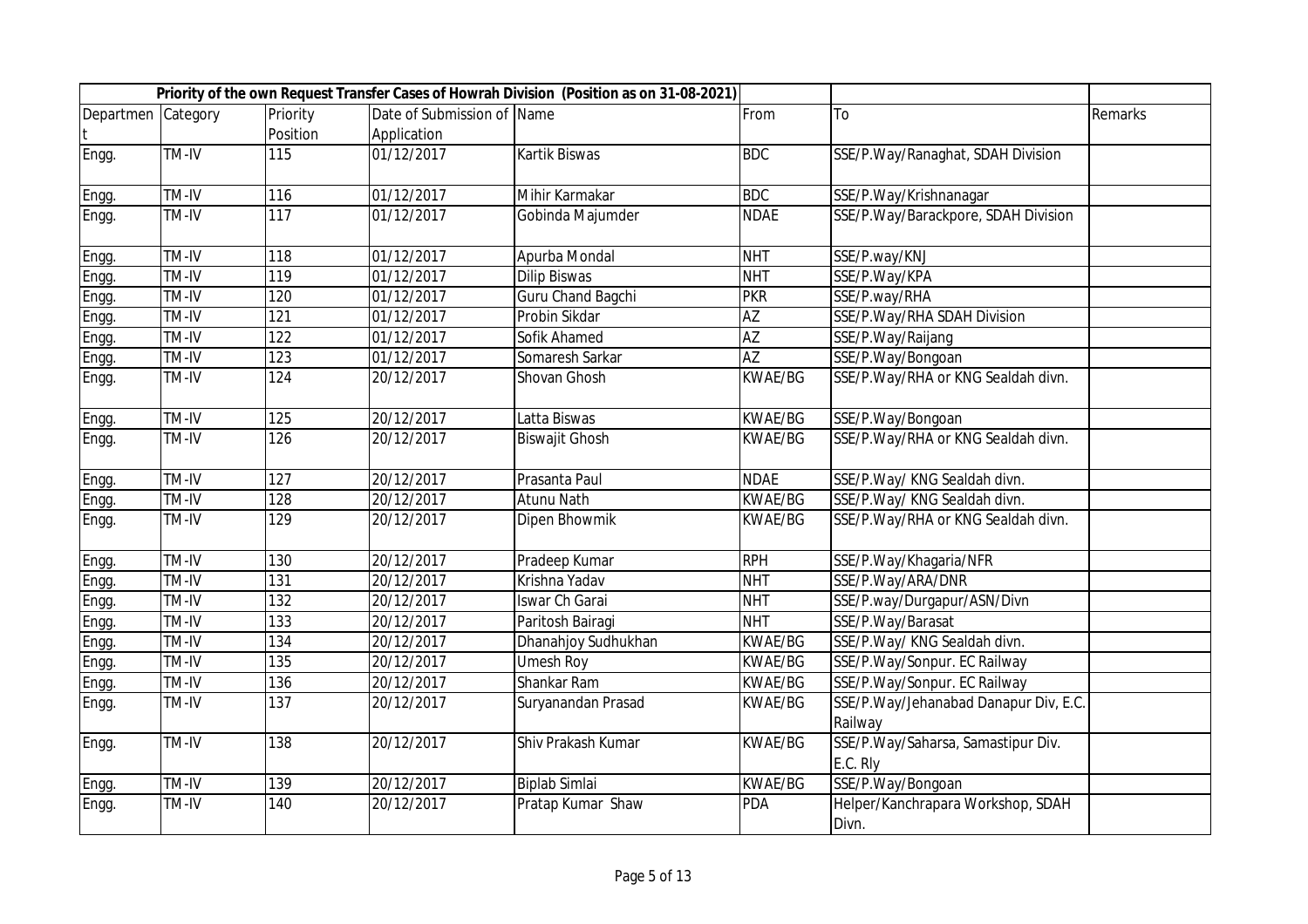|                    |       |          |                            | Priority of the own Request Transfer Cases of Howrah Division (Position as on 31-08-2021) |                                             |                                          |         |
|--------------------|-------|----------|----------------------------|-------------------------------------------------------------------------------------------|---------------------------------------------|------------------------------------------|---------|
| Departmen Category |       | Priority | Date of Submission of Name |                                                                                           | From                                        | To                                       | Remarks |
|                    |       | Position | Application                |                                                                                           |                                             |                                          |         |
| Engg.              | TM-IV | 141      | 20/12/2017                 | Goutam Karmokar                                                                           | <b>RPH</b>                                  | SSE/P.Way/RHA Sealdah divn.              |         |
| Engg.              | TM-IV | 142      | 20/12/2017                 | <b>Boni Marik</b>                                                                         | <b>HWH</b>                                  | SSE/P.Way/Sonarpur(SDAH Divn)            |         |
| Engg.              | TM-IV | 143      | 20/12/2017                 | Abhoy Sikder                                                                              | <b>RPH</b>                                  | SSE/P.Way/RHA Sealdah divn.              |         |
| Engg.              | TM-IV | 144      | 20/12/2017                 | Noor Mohammod Mallick                                                                     | <b>BHP</b>                                  | SSE/P.Way/KNJ, SDAH Divn.                |         |
| Engg.              | TM-IV | 145      | 20/12/2017                 | Chiranjit Pramanik                                                                        | <b>KWAE/BG</b>                              | SSE/P.Way/RHA Sealdah divn.              |         |
| Engg.              | TM-IV | 146      | 20/12/2017                 | Chandra Sekhar Sharma                                                                     | <b>PKR</b>                                  | Sse/P.Way/Bhagalpur, MLDT                |         |
| Engg.              | TM-IV | 147      | 30/12/2017                 | Ram Babu Prasad                                                                           | <b>GRAE</b>                                 | Sonpur/E.C.Rly                           |         |
| Engg.              | TM-IV | 148      | 30/12/2017                 | Bablu Kumar                                                                               | <b>GRAE</b>                                 | Patna/E.C.Rly                            |         |
| Engg.              | TM-IV | 149      | 30/12/2017                 | Subodh Kumar                                                                              | <b>GRAE</b>                                 | DNR/E.C.Rly                              |         |
| Engg.              | TM-IV | 150      | 18/01/2018                 | <b>Gopal Biswas</b>                                                                       | <b>NDAE</b>                                 | SSE/P.Way/KNJ. SDAH Divn. E.Rly          |         |
| Engg.              | TM-IV | 151      | 18/01/2018                 | Prokash Debnath                                                                           | <b>BHP</b>                                  | SSE/P.Way/Bongaon or Barasat, SDAH       |         |
|                    |       |          |                            |                                                                                           |                                             | Division                                 |         |
| Engg.              | TM-IV | 152      | 18/01/2018                 | Sanjoy Ghosh                                                                              | <b>BHP</b>                                  | SSE/P.Way/RHA SDAH Divn.                 |         |
| Engg.              | TM-IV | 153      | 18/01/2018                 | Gapal Bar                                                                                 | <b>RPH</b>                                  | SSE/P.Way/Bongaon or Barasat, SDAH       |         |
|                    |       |          |                            |                                                                                           |                                             | Division                                 |         |
| Engg.              | TM-IV | 154      | 18/01/2018                 | Munna Khan                                                                                | <b>RPH</b>                                  | SSE/P.Way/Ballia, Varanasi Divn. N.E Rly |         |
| Engg.              | TM-IV | 155      | 18/01/2018                 | Pankaj Bain                                                                               | <b>BDC</b>                                  | SSE/P.Way/Kanchrapara , SDAH Divn.       |         |
| Engg.              | TM-IV | 156      | 18/01/2018                 | Palash Sarkar                                                                             | <b>BDC</b>                                  | SSE/P.Way/Bongaon, SDAH Divn.            |         |
| Engg.              | TM-IV | 157      | 18/01/2018                 | Anadi Sahoo                                                                               | <b>KQU</b>                                  | SSE/P.Way/KOAA                           |         |
| Engg.              | TM-IV | 158      | 18/01/2018                 | Kamlesh Kumar                                                                             | LLH                                         | SSE/P.Way/BGA                            |         |
| Engg.              | TM-IV | 159      | 18/01/2018                 | Nilratan Mandal                                                                           | LLH                                         | SSE/P.Way/Beliaghata, SDAH               |         |
| Engg.              | TM-IV | 160      | 18/01/2018                 | Soumitra Gayen                                                                            | <b>LLH</b>                                  | SSE/P.Way/SPR, SDAH Din.                 |         |
| Engg.              | TM-IV | 161      | 18/01/2018                 | Tushar Mridha                                                                             | LLH                                         | SSE/P.Way/Beliaghata, SDAH Divn.         |         |
| Engg.              | TM-IV | 162      | 18/01/2018                 | Rahul Barman                                                                              | $\overline{\mathsf{L}\mathsf{L}\mathsf{H}}$ | SSE/P.Way/East/Gitanjali, Metro Rly      |         |
| Engg.              | TM-IV | 163      | 18/01/2018                 | Chandradip Karmakar                                                                       | <b>KQU</b>                                  | SSE/P.Way/BGA                            |         |
| Engg.              | TM-IV | 164      | 18/01/2018                 | Sujit Paul                                                                                | KOU                                         | SSE/P.Way/BRP                            |         |
| Engg.              | TM-IV | 165      | 18/01/2018                 | Anirudh Kumar                                                                             | <b>GRAE</b>                                 | SSE/P.Way/Danapur Divn.E.C.R             |         |
| Engg.              | TM-IV | 166      | 18/01/2018                 | Dhanapati Halder                                                                          | <b>GRAE</b>                                 | SSE/P.Way/Kanchrapara , SDAH Divn.       |         |
| Engg.              | TM-IV | 167      | 18/01/2018                 | Arjun Choudhuri                                                                           | <b>GRAE</b>                                 | C& W Workshop Eastern Railway            |         |
| Engg.              | TM-IV | 168      | 18/01/2018                 | Pushpendu Mandal                                                                          | <b>GRAE</b>                                 | SSE/P.Way/Barasat. SDAH                  |         |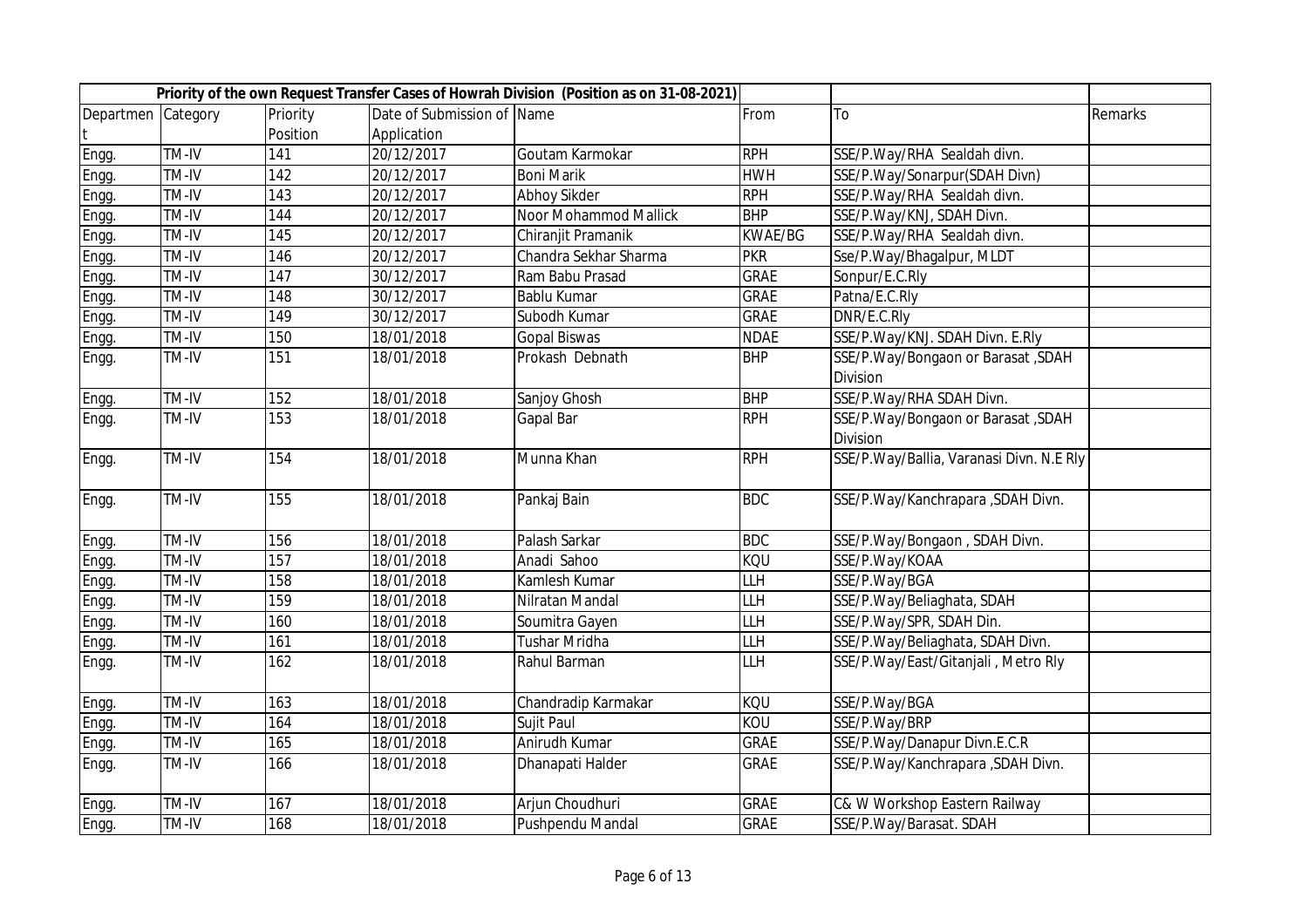|                    |            |                  |                            | Priority of the own Request Transfer Cases of Howrah Division (Position as on 31-08-2021) |                 |                                    |               |
|--------------------|------------|------------------|----------------------------|-------------------------------------------------------------------------------------------|-----------------|------------------------------------|---------------|
| Departmen Category |            | Priority         | Date of Submission of Name |                                                                                           | From            | T٥                                 | Remarks       |
|                    |            | Position         | Application                |                                                                                           |                 |                                    |               |
| Engg.              | TM-IV      | 169              | 18/01/2018                 | Pankaj Roy                                                                                | <b>GRAE</b>     | Kachrapara Workshop                |               |
| Engg.              | TM-IV      | 170              | 18/01/2018                 | Bapi Sadhkhan                                                                             | <b>GRAE</b>     | Kachrapara Workshop                |               |
| Engg.              | TM-IV      | 171              | 18/01/2018                 | Nagina Das                                                                                | <b>PKR</b>      | SSE/P.Way/Mokama /DNR Div. Hajipur |               |
|                    |            |                  |                            |                                                                                           |                 | <b>ECR RIV</b>                     |               |
| Engg.              | TM-IV      | 172              | 18/01/2018                 | Gourav Kumar                                                                              | <b>PKR</b>      | SSE/P.Way/Gorakhpur, Luknow Divn.  |               |
|                    |            |                  |                            |                                                                                           |                 | N.E. R Rly                         |               |
| Engg.              | TM-IV      | 173              | 18/01/2018                 | Hishikesh Parihari                                                                        | <b>KWAE/BG</b>  | Own Request Trasfer to             |               |
|                    |            |                  |                            |                                                                                           |                 | SSE/P.Way/JGM, AEN/Jhargram,       |               |
|                    |            |                  |                            |                                                                                           |                 | Kharagpur Division S.E. Rly        |               |
| Engg.              | TM-IV      | $\overline{174}$ | 18/01/2018                 | Surendra Nath Mandi                                                                       | <b>KWAE/BG</b>  | Own Request to SSE/P.Way/SRC. KGP  |               |
|                    |            |                  |                            |                                                                                           |                 | Divn. S.E.RLY                      |               |
| Engg.              | TM-IV      | 175              | 18/01/2018                 | Satyen Bhattacharjee                                                                      | <b>KWAE/BG</b>  | SSE/P.Way/Kolaghat(Kharagpur Divn. |               |
|                    |            |                  |                            |                                                                                           |                 | S.E. Rly)                          |               |
| Engg.              | TM-IV      | 176              | 18/01/2018                 | Taparanjan Maity                                                                          | <b>KWAE/BG</b>  | SSE/P.Way/Belaghata                |               |
| Engg.              | TM-IV      | 177              | 18/01/2018                 | Asit Kumar Chattopadhayay                                                                 | <b>KWAE/BG</b>  | SSE/P.Way/Bongoan                  |               |
| Engg.              | TM-IV      | 178              | 18/01/2018                 | Krishnapada Paul                                                                          | AZ              | SSE/P.Way/Ranaghat, SDAH Divn.     |               |
| Engg.              | TM-IV      | 179              | 18/01/2018                 | Srikanta Guria                                                                            | <b>KWAE/BG</b>  | AEN/Tamluk KGP Divn.               |               |
| Engg.              | TM-IV      | 180              | 18/01/2018                 | Nishi Kumar                                                                               | <b>RPH</b>      | MLDT/Divn. Jamalpur                |               |
| Engg.              | TM-IV      | 181              | 18/01/2018                 | Awadh Kisho Yadav                                                                         | <b>AEN/RPH</b>  | SEN/Siwan in Banaras Divn.         |               |
| Engg.              | TM-IV      | 182              | 18/01/2018                 | Ashok Kr. Chetri                                                                          | <b>GRAE</b>     | SSE/P.way/SDAH                     |               |
| Engg.              | TM-IV      | 183              | 18/01/2018                 | S.Srinivas Rao                                                                            | <b>IOW/BMG</b>  | VSKP Din /E.Co.Rly                 |               |
| Engg.              | TM-IV      | 184              | 16/02/2018                 | Rajiv Kumar                                                                               | <b>BHP</b>      | DNR.Divl./E.C.Rly                  |               |
| Engg.              | TM-IV      | 185              | 26/03/2018                 | Devendra Singh                                                                            | <b>DKAE</b>     | DNR.Divl./E.C.Rly                  |               |
| Engg.              | TM-IV      | 186              | 21/06/2018                 | Swapan Kumar Dey                                                                          | $\overline{AZ}$ | SDAH(BRP) Divn.                    |               |
| Engg.              | TM-IV      | 187              | 27/06/2018                 | Suvarna Tikadar                                                                           | <b>HGY</b>      | SDAH(KPA/NELHATI)                  |               |
| Engg.              | TM-IV      | 188              | 27/06/2018                 | Nilima Mandal                                                                             | <b>HGY</b>      | SDAH(TD)/BELGHARIA                 |               |
| Engg.              | TM-IV      | 189              | 09/03/2018                 | Asha karmakar                                                                             | BWN/W           | SSE/P.way/Bankura/Adra/SER         |               |
| Engg.              | TM-IV      | 190              | 20/04/2018                 | Ruli Mandal                                                                               | <b>RPH</b>      | SSE/P.way/MLDT                     | Spouce Ground |
| Engg.              | TM-IV      | 191              | 20/04/2018                 | Swarnlata Hansda                                                                          | <b>RPH</b>      | SSE/P.way/MLDT                     |               |
| Engg.              | TM-IV      | 192              | 27/08/2018                 | Shubhajit Das                                                                             | <b>HWH</b>      | Kolkata Metro Rail                 |               |
| Engg.              | TM-IV      | $\overline{193}$ | 04/07/2019                 | Muktaram Khan                                                                             | <b>PKR</b>      | LLH/ Workshop                      |               |
| Engg.              | TM-IV (GK) | 194              | 16/09/2019                 | SRIKANTA GURIA                                                                            | <b>KWAE/BG</b>  | KGP DIVN./S.E.RIy                  |               |
| Engg.              | TM-II      | 195              | 16/09/2019                 | BIRENDRA PRASAD TIWARI                                                                    | <b>HWH</b>      | AZAMGARH/ LKO /N.E.RIy             |               |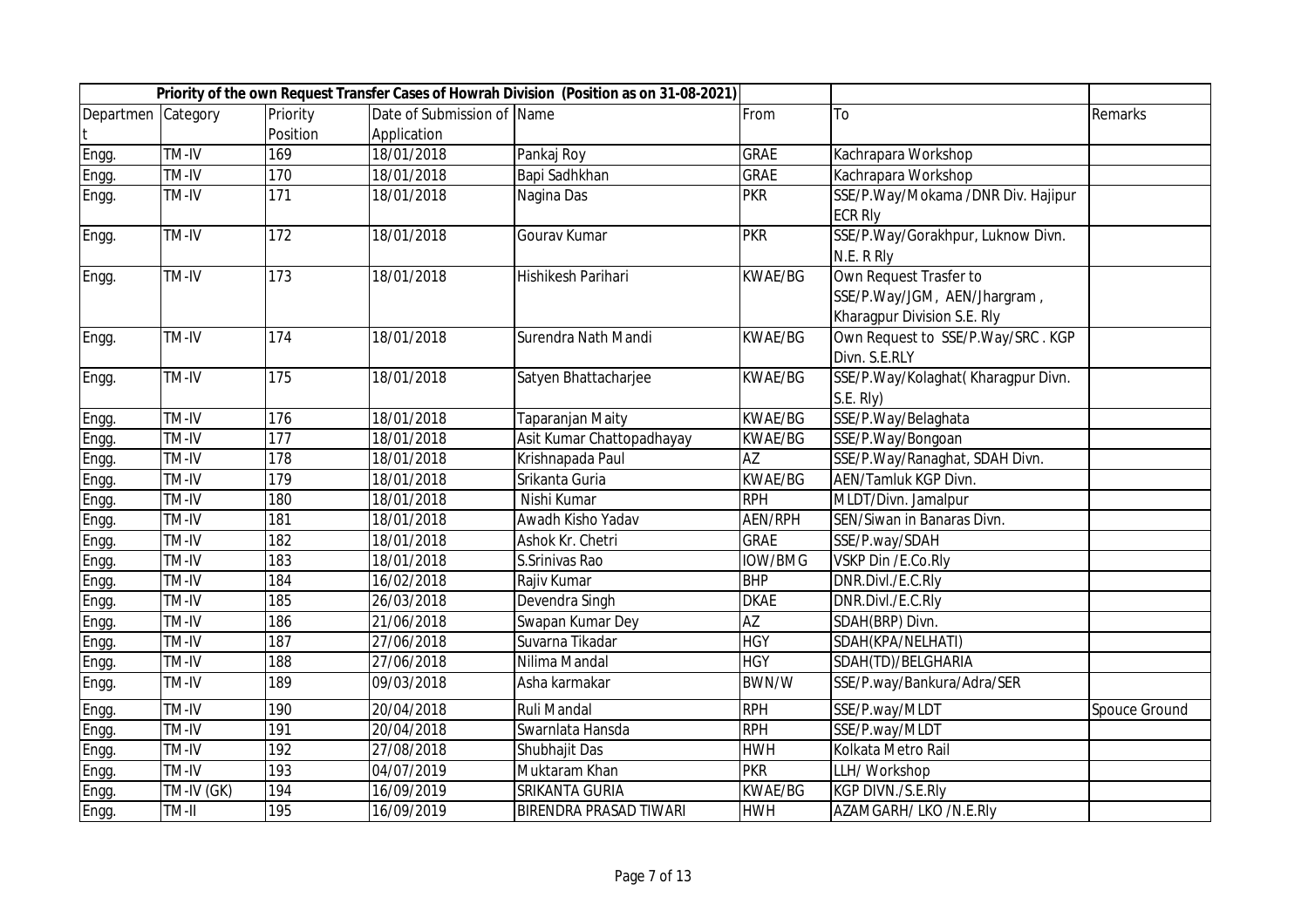|                    |                      |          |                            | Priority of the own Request Transfer Cases of Howrah Division (Position as on 31-08-2021) |                 |                                    |         |
|--------------------|----------------------|----------|----------------------------|-------------------------------------------------------------------------------------------|-----------------|------------------------------------|---------|
| Departmen Category |                      | Priority | Date of Submission of Name |                                                                                           | From            | To                                 | Remarks |
|                    |                      | Position | Application                |                                                                                           |                 |                                    |         |
| Engg.              | TM-IV                | 196      | 16/09/2019                 | <b>SANJAY KUMAR</b>                                                                       | BWN/W           | DNR DIV/E.C.Rly.                   |         |
| Engg.              | TM-III               | 197      | 16/09/2019                 | SATYEN BHATTACHARJEE                                                                      | <b>KWAE/BG</b>  | KOLAGHAT/S.E.RIy                   |         |
| Engg.              | TM-II (GK)           | 198      | 16/09/2019                 | <b>SURENDRANATH MANDI</b>                                                                 | KWAE/BG         | KGP/SRC/S.E.RIy                    |         |
| Engg.              | TM-III               | 199      | 16/09/2019                 | PRAVAKAR DEV                                                                              | <b>HGY</b>      | MKA/DNR/E.C.Rly                    |         |
|                    | (Trollyman)          |          |                            |                                                                                           |                 |                                    |         |
| Engg.              | TM-III               | 200      | 16/09/2019                 | <b>SUNIL</b>                                                                              | BWN/W           | BALIYA/BSB/N.E.RIy                 |         |
| Engg.              | <b>TM-IV</b>         | 201      | 16/09/2019                 | <b>SUNIL KUMAR GUPTA</b>                                                                  | BWN/W           | NARKATIAGANJ / E.C.RIy, SAMASTIPUR |         |
| Engg.              | TM-IV<br>(Trollyman) | 202      | 16/09/2019                 | <b>SATISH KUMAR</b>                                                                       | BWN/W           | JHD/DNR/E.C.Rly                    |         |
| Engg.              | TM-III               | 203      | 16/09/2019                 | <b>MITHUN YADAV</b>                                                                       | BWN/W           | BALIYA/N.E.Rly                     |         |
| Engg.              | TM-II                | 204      | 16/09/2019                 | RAM NARESH KUMAR MANJHI                                                                   | <b>HGY</b>      | DIGHWARA, SNP/E.C.RIy              |         |
| Engg.              | TM-III               | 205      | 16/09/2019                 | <b>BILAS GOALA</b>                                                                        | BWN/W           | SURAIMANPUR/BSB/N.E.R              |         |
| Engg.              | TM-IV                | 206      | 16/09/2019                 | <b>CHUTAR SINGH</b>                                                                       | BWN/W           | SSE/PW/JHD, DNR/E.C.Rly            |         |
| Engg.              | TM-IV                | 207      | 16/09/2019                 | <b>BIMAL KISHORE</b>                                                                      | <b>KWAE/BG</b>  | BIKRAMGANJ/MGS/E.C.Rly             |         |
| Engg.              | TM-III               | 208      | 16/09/2019                 | <b>DHARMENDER GOALA</b>                                                                   | <b>BWN/E</b>    | TOI/BSB/N.E.Rly                    |         |
| Engg.              | TM-IV                | 209      | 16/09/2019                 | <b>BHRIGUNATH GOALA</b>                                                                   | <b>PKR</b>      | BALLIA/BSB/N.E.RIy                 |         |
| Engg.              | TM-IV                | 210      | 16/09/2019                 | <b>BRAJ BHUSAN PANDEY</b>                                                                 | <b>BWN/W</b>    | CHHAPRA/BSB/N.E.Rly.               |         |
| Engg.              | TM-III               | 211      | 16/09/2019                 | PURWASI GOALA                                                                             | KQU             | BTT/BSB/N.E.Rly                    |         |
| Engg.              | TM-IV                | 212      | 16/09/2019                 | SHARMA KURMI                                                                              | <b>PKR</b>      | SIWAN/BSB/N.E.Rly                  |         |
| Engg.              | TM-IV                | 213      | 16/09/2019                 | <b>RABINDRA ROY</b>                                                                       | <b>PDA</b>      | Patori/ Sonpur / E.C . Rly         |         |
| Engg.              | TM-IV                | 214      | 16/09/2019                 | <b>ALOK RANJAN PAHARI</b>                                                                 | $\overline{AZ}$ | KANTHI/KGP/S.E.Rly.                |         |
| Engg.              | Valveman             | 215      | 16/09/2019                 | <b>RAMBILAS LALL</b>                                                                      | <b>RPH</b>      | BSB / (Gorakhpur)/ N.E.Rly         |         |
| Engg.              | TM-IV                | 216      | 16/09/2019                 | PRANAY MANDAL                                                                             | <b>PDA</b>      | RHA/SDAH/E.Rly                     |         |
| Engg.              | TM-III               | 217      | 16/09/2019                 | PRAMOD KUMAR KOIREE                                                                       | <b>PDA</b>      | BALIA/BSB/N.E.RIy                  |         |
| Engg.              | TM-III               | 218      | 16/09/2019                 | SARBJEET GOWLA                                                                            | <b>PDA</b>      | BALIA/BSB/N.E.RIy                  |         |
| Engg.              | $TM-HI(G.K)$         | 219      | 16/09/2019                 | <b>SUSHIL MAITY</b>                                                                       | <b>KWAE/BG</b>  | KTI/KGP/S.E.Rly                    |         |
| Engg.              | TM-III               | 220      | 16/09/2019                 | <b>SUSIL KUMA</b>                                                                         | <b>GRAE</b>     | <b>BSB/NER</b>                     |         |
| Engg.              | TM-IV                | 221      | 16/09/2019                 | <b>HISHIKESH PARIHARI</b>                                                                 | <b>KWAE/BG</b>  | JGM/KGP/S.E.Rly                    |         |
| Engg.              | TM-III               | 222      | 16/09/2019                 | NIRAJ KUMAR EKKA                                                                          | <b>GRAE</b>     | ROU/CKP/S.E.RIy                    |         |
| Engg.              | TM-IV                | 223      | 16/09/2019                 | ARUN KUMAR MAJI                                                                           | GRAE            | BQA/SDAH/E.Rly                     |         |
| Engg.              | TM-III(GK)           | 224      | 16/09/2019                 | KASHINATH YADAV                                                                           | <b>GRAE</b>     | ARA/DNR/E.C.RIy                    |         |
| Engg.              | TM-IV                | 225      | 16/09/2019                 | <b>ASLOK RAM</b>                                                                          | KWAE/BG         | GAYA/MGS/ERly                      |         |
| Engg.              | TM-IV                | 226      | 16/09/2019                 | <b>SANJAY KUMAR</b>                                                                       | KWAE/BG         | JEHANABAD/DNR/E.C.Rly              |         |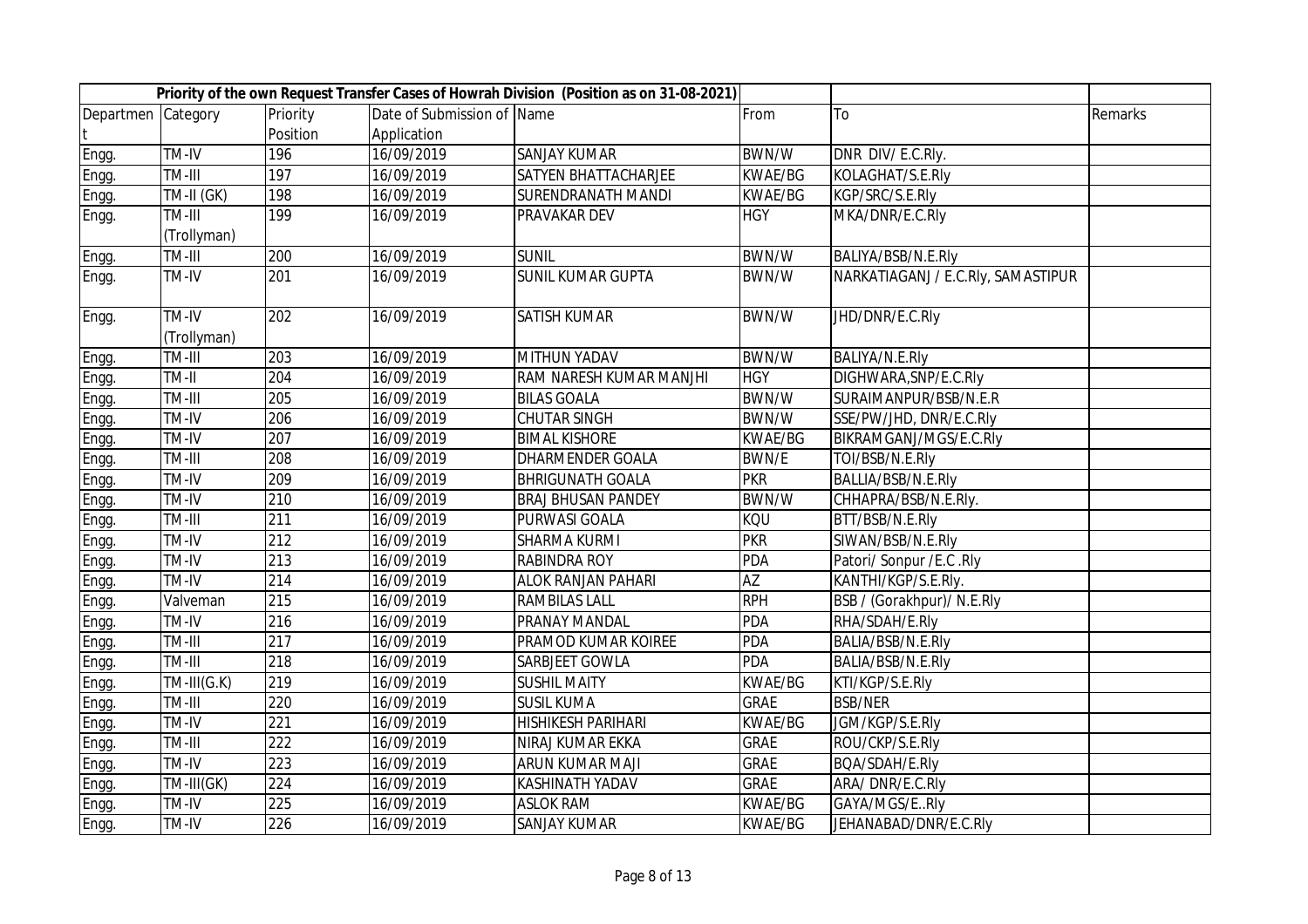|                    |             |          |                            | Priority of the own Request Transfer Cases of Howrah Division (Position as on 31-08-2021) |                |                        |         |
|--------------------|-------------|----------|----------------------------|-------------------------------------------------------------------------------------------|----------------|------------------------|---------|
| Departmen Category |             | Priority | Date of Submission of Name |                                                                                           | From           | To                     | Remarks |
|                    |             | Position | Application                |                                                                                           |                |                        |         |
| Engg.              | TM-III      | 227      | 16/09/2019                 | SANTOSH PRASAD                                                                            | <b>PKR</b>     | DNR/E.C.Rly            |         |
| Engg.              | TM-IV       | 228      | 16/09/2019                 | RAM RATAN KUMAR                                                                           | <b>BDC</b>     | Sonpur/E.C.Rly         |         |
| Engg.              | TM-IV       | 229      | 16/09/2019                 | <b>DINESH PRASAD</b>                                                                      | <b>BWN/W</b>   | DNR/E.C.Rly            |         |
| Engg.              | TM-IV       | 230      | 16/09/2019                 | SREERAM SINGH                                                                             | <b>RPH</b>     | BHATNI/BSB/N.E.RIy     |         |
| Engg.              | TM-IV       | 231      | 16/09/2019                 | BERENDRA KURMI                                                                            | <b>RPH</b>     | SIWAN/BSB/N.E.Rly      |         |
| Engg.              | TM-III      | 232      | 16/09/2019                 | HARERAM YADAV                                                                             | <b>PKR</b>     | BALLIA/BSB/N.E.Rly     |         |
| Engg.              | TM-IV       | 233      | 16/09/2019                 | BIRENDRA KUMAR SINGH                                                                      | <b>RPH</b>     | ARA/DNR/E.C.Rly        |         |
| Engg.              | TM-II       | 234      | 16/09/2019                 | <b>SUGRIW SINGH</b>                                                                       | <b>RPH</b>     | BUXAR/DNR/E.C.Rly      |         |
| Engg.              | TM-IV       | 235      | 16/09/2019                 | SATYENDRA KUMAR                                                                           | <b>RPH</b>     | BIKRAMGANJ/MGS/E.C.Rly |         |
| Engg.              | TM-IV       | 236      | 16/09/2019                 | MANOJ KUMAR SINGH                                                                         | <b>RPH</b>     | PADRAUNA/BSB/N.E.Rly   |         |
| Engg.              | TM-IV       | 237      | 16/09/2019                 | SATYANARAYAN SHAW                                                                         | <b>RPH</b>     | ARA/DNR/E.C.Rly        |         |
| Engg.              | TM-III      | 238      | 16/09/2019                 | <b>BIRENDRA GOALA</b>                                                                     | <b>RPH</b>     | BALLIA/BSB/N.E.RIy     |         |
| Engg.              | TM-IV       | 239      | 16/09/2019                 | RAJNATH PRASAD                                                                            | <b>RPH</b>     | BALIA/BSB/N.E.RIy      |         |
| Engg.              | TM-III      | 240      | 16/09/2019                 | JANARDAN GOALA                                                                            | <b>RPH</b>     | ARA/DNR/E.C.Rly        |         |
| Engg.              | TM-III      | 241      | 16/09/2019                 | RAJENDRA GOALA                                                                            | <b>RPH</b>     | ARA/DNR/E.C.Rly        |         |
| Engg.              | TM-IV       | 242      | 16/09/2019                 | RAJ KUMAR                                                                                 | <b>RPH</b>     | DNR/E.C.Rly            |         |
| Engg.              | TM-IV       | 243      | 19/09/2019                 | <b>BISWAJIT DAS</b>                                                                       | <b>BDC</b>     | KPA/SDAH/E.R.LY        |         |
| Engg.              | TM-II       | 244      | 19/09/2019                 | KRISHNA KANT JOSHI                                                                        | <b>BMG</b>     | JMP/MLDT/E.RLY         |         |
| Engg.              | TM-IV       | 245      | 19/09/2019                 | <b>BAPI BISWAS</b>                                                                        | <b>PKR</b>     | RANAGHAT/SDAH/E.R.LY   |         |
| Engg.              | TM-IV       | 246      | 19/09/2019                 | <b>TAPARANJAN MAITY</b>                                                                   | <b>KWAE/BG</b> | BELEGHATA/SDAH/E.R.LY  |         |
| Engg.              | TM-IV       | 247      | 19/09/2019                 | ASIT KUMAR CHATTOPADHYAY                                                                  | <b>KWAE/BG</b> | BONGAON/SDAH/E.R.LY    |         |
| Engg.              | TM-IV (GK)  | 248      | 19/09/2019                 | KRISHNA PADA PAUL                                                                         | <b>AZ</b>      | RANAGHAT/SDAH/E.R.LY   |         |
| Engg.              | TM-IV       | 249      | 19/09/2019                 | <b>ABDUL HANIF LAYEK</b>                                                                  | <b>BWN</b>     | DEN/TRACK/ASN/E.Rly    |         |
|                    | (Trollyman) |          |                            |                                                                                           |                |                        |         |
| Engg.              | TM-IV       | 250      | 19/09/2019                 | NISHI KUMAR                                                                               | <b>RPH</b>     | MLDT/E.Rly             |         |
|                    | (Trollyman) |          |                            |                                                                                           |                |                        |         |
| Engg.              | TM-IV       | 251      | 19/09/2019                 | <b>BIKASH ADHIKARY</b>                                                                    | <b>AZ</b>      | BT/SDAH/E.R.LY         |         |
| Engg.              | TM-IV(GK)   | 252      | 19/09/2019                 | <b>BIKASH CHANDRA HALDER</b>                                                              | <b>KWAE/BG</b> | KPA/SDAH/E.R.LY        |         |
| Engg.              | TM-IV       | 253      | 19/09/2019                 | SHAMBHU KUMAR                                                                             | <b>NHT</b>     | MLDT DIVN/E.R.LY       |         |
| Engg.              | TM-IV       | 254      | 19/09/2019                 | <b>UJJWAL GHOSH</b>                                                                       | <b>KWAE/BG</b> | KNJ/SDAH/E.RLY         |         |
| Engg.              | TM-III      | 255      | 19/09/2019                 | <b>GOPAL ROY</b>                                                                          | <b>PKR</b>     | BGP/MLDT/E.R.LY        |         |
| Engg.              | TM-IV       | 256      | 19/09/2019                 | <b>BIJAN PAUL</b>                                                                         | KQU            | BRP/SDAH/E.R.LY        |         |
| Engg.              | TM-III      | 257      | 19/09/2019                 | SUBRATA ADHIKARY                                                                          | <b>KOU</b>     | BNJ/SDAH/E.R.LY        |         |
| Engg.              | TM-IV       | 258      | 19/09/2019                 | PRITAM KUMAR PAL                                                                          | <b>NHT</b>     | UDL/ASN/E.Rly          |         |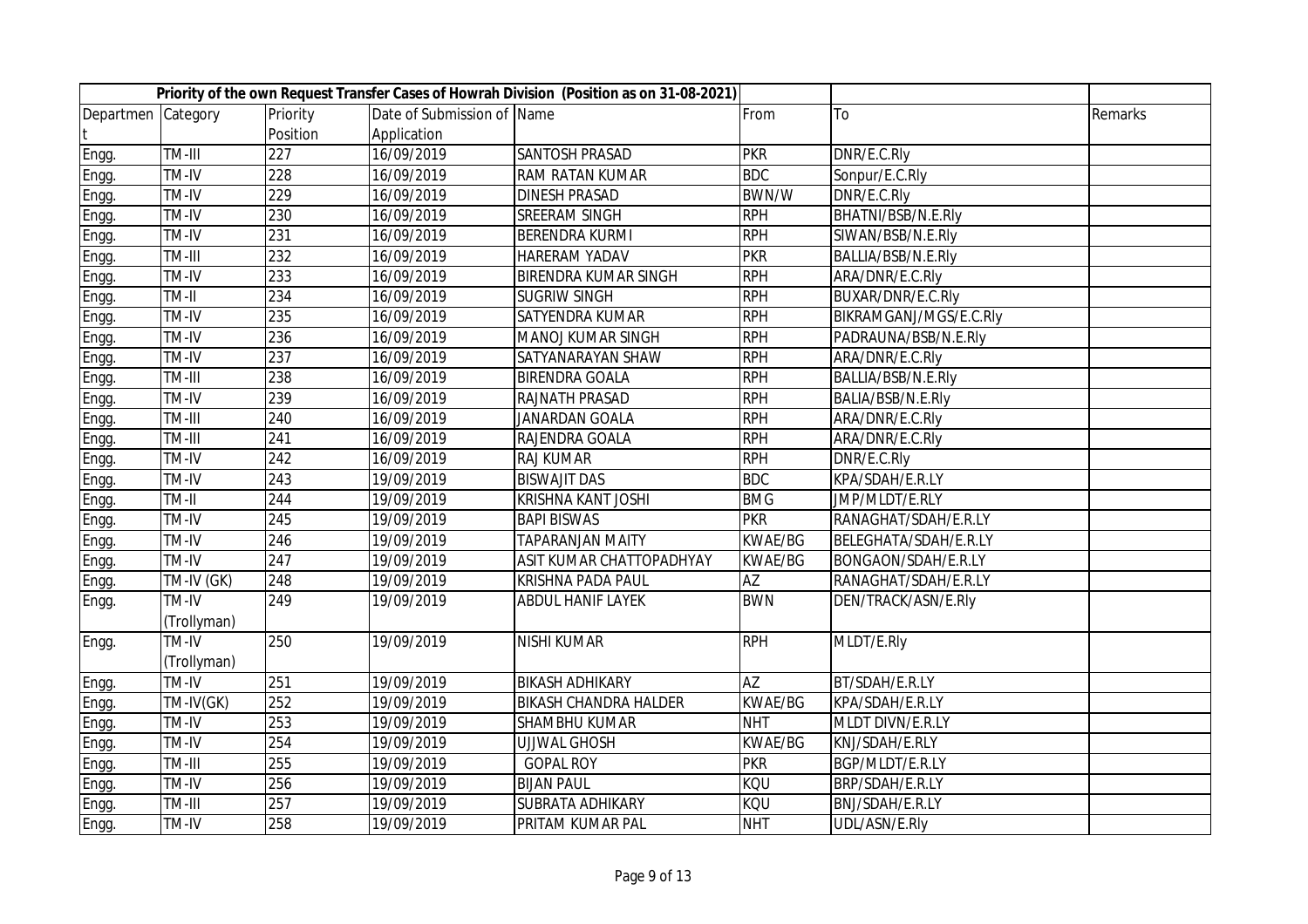|                    |             |          |                            | Priority of the own Request Transfer Cases of Howrah Division (Position as on 31-08-2021) |                |                        |         |
|--------------------|-------------|----------|----------------------------|-------------------------------------------------------------------------------------------|----------------|------------------------|---------|
| Departmen Category |             | Priority | Date of Submission of Name |                                                                                           | From           | To                     | Remarks |
|                    |             | Position | Application                |                                                                                           |                |                        |         |
| Engg.              | TM-IV       | 259      | 19/09/2019                 | <b>KAMAL MULLICK</b>                                                                      | <b>RPH</b>     | RHA/SDAH/E.R.LY        |         |
| Engg.              | TM-IV       | 260      | 19/09/2019                 | SHUBHASH MUMAR PATE                                                                       | <b>BHP</b>     | AEN/MADHUPUR/ASN/E.Rly |         |
|                    | (Trollyman) |          |                            |                                                                                           |                |                        |         |
| Engg.              | TM-IV       | 261      | 19/09/2019                 | <b>BISWAJIT MANDAL</b>                                                                    | <b>RPH</b>     | KRISHNANAGAR/SDAH/E.R. |         |
| Engg.              | TM-IV       | 262      | 19/09/2019                 | <b>TAMAL GHOSH</b>                                                                        | BWN/W          | BONGAON/SDAH/E.R.LY    |         |
| Engg.              | TM-IV       | 263      | 19/09/2019                 | KISHORE MONDAL                                                                            | AZ             | BARASAT/SDAH/E.R.LY    |         |
| Engg.              | TM-II       | 264      | 19/09/2019                 | RAJESH KUMAR ALIAS PINTU                                                                  | <b>PKR</b>     | JMP/MLDT/E.Rly         |         |
| Engg.              | TM-IV       | 265      | 19/09/2019                 | SATYAJIT MAJUMDER                                                                         | <b>BDC</b>     | NHT/SDAH/E.R.LY        |         |
| Engg.              | TM-IV       | 266      | 19/09/2019                 | KITANTA MANDAL                                                                            | <b>BDC</b>     | RANAGHAT/SDAH/E.R.LY   |         |
| Engg.              | TM-IV       | 267      | 19/09/2019                 | <b>SURAJIT SAHA</b>                                                                       | <b>BDC</b>     | BONGAON/SDAH/E.R.LY    |         |
| Engg.              | TM-IV       | 268      | 19/09/2019                 | <b>ABHISHEK BISWAS</b>                                                                    | <b>BDC</b>     | RHA/SDAH/E.R.LY        |         |
| Engg.              | TM-IV       | 269      | 19/09/2019                 | NEMAI SUTRADHAR                                                                           | <b>BDC</b>     | NH/SDAH/E.R.LY         |         |
| Engg.              | TM-IV       | 270      | 19/09/2019                 | <b>CHINMOY BARAI</b>                                                                      | <b>BDC</b>     | RANAGHAT/SDAH/E.R.LY   |         |
| Engg.              | TM-IV       | 271      | 19/09/2019                 | <b>BHUPAL BISWAS</b>                                                                      | <b>NDAE</b>    | RANAGHAT/SDAH/E.R.LY   |         |
| Engg.              | TM-IV       | 272      | 19/09/2019                 | <b>ABHIJIT BISWAS</b>                                                                     | <b>GRAE</b>    | RHA/SDAH/E.R.LY        |         |
| Engg.              | TM-IV       | 273      | 19/09/2019                 | <b>KUMARESH BISWAS</b>                                                                    | <b>BHP</b>     | NAIHATI/SDAH/E.R.LY    |         |
| Engg.              | TM-IV       | 274      | 19/09/2019                 | <b>NIBUS BISWAS</b>                                                                       | <b>BHP</b>     | BARRACKPUR/SDAH/E.R.Y  |         |
| Engg.              | TM-IV       | 275      | 19/09/2019                 | NIRMAL KUMAR MONDAL                                                                       | <b>LLH</b>     | BONGAON/SDAH/E.R.LY    |         |
| Engg.              | TM-IV       | 276      | 19/09/2019                 | PRONAB KUMAR BISWAS                                                                       | <b>PDA</b>     | RHA/SDAH/E.R.LY        |         |
| Engg.              | TM-IV       | 277      | 19/09/2019                 | <b>DEBDAS BISWAS</b>                                                                      | <b>PDA</b>     | RHA/SDAH/E.R.LY        |         |
| Engg.              | TM-IV       | 278      | 19/09/2019                 | <b>BAPI BISWAS</b>                                                                        | <b>BHP</b>     | KRISHNANAGAR/SDAH/E.R. |         |
| Engg.              | TM-IV       | 279      | 19/09/2019                 | <b>CHIMAY BARAI</b>                                                                       | <b>NHT</b>     | RHA/SDAH/E.R.LY        |         |
| Engg.              | TM-IV(GK)   | 280      | 19/09/2019                 | KAMAL KUMAR DAS                                                                           | <b>NDAE</b>    | SONARPUR/SDAH/E.R.LY   |         |
| Engg.              | TM-IV       | 281      | 19/09/2019                 | PANKAJ BISWAS                                                                             | <b>NDAE</b>    | RHA/SDAH/E.R.LY        |         |
| Engg.              | TM-IV       | 282      | 19/09/2019                 | PRASENJIT SARKAR                                                                          | <b>GRAE</b>    | KPA/SDAH/E.R.LY        |         |
| Engg.              | TM-IV       | 283      | 19/09/2019                 | <b>TAPAS MONDAL</b>                                                                       | <b>KWAE/BG</b> | KNJ/SDAH/E.R.LY        |         |
| Engg.              | TM-IV       | 284      | 19/09/2019                 | <b>AJAY KUMAR</b>                                                                         | <b>NDAE</b>    | <b>BKP/DNR/ECR</b>     |         |
| Engg.              | TM-IV       | 285      | 19/09/2019                 | <b>SUKHEN SHA</b>                                                                         | <b>NDAE</b>    | RHA/SDAH/E.R.LY        |         |
| Engg.              | TM-IV       | 286      | 19/09/2019                 | <b>BISWAS YADAV</b>                                                                       | <b>BDC</b>     | RHA/SDAH/E.RLY         |         |
| Engg.              | TM-IV       | 287      | 19/09/2019                 | CHANCHAL GHOSH                                                                            | <b>PDA</b>     | RHA/SDAH/E.R.LY        |         |
| Engg.              | TM-IV       | 288      | 19/09/2019                 | LATIFA KHATUN                                                                             | <b>RPH</b>     | MLDT/E.RLY             |         |
| Engg.              | TM-III      | 289      | 19/09/2019                 | MANOJ KUMAR                                                                               | <b>PKR</b>     | DLW/VARNASHI/N.E.RLY   |         |
| Engg.              | TM-IV       | 290      | 19/09/2019                 | <b>BIPLAB SARKAR</b>                                                                      | <b>PDA</b>     | RHA/SDAH/E.R.LY        |         |
| Engg.              | TM-IV       | 291      | 19/09/2019                 | <b>NAND LAL</b>                                                                           | <b>BDC</b>     | KEH/LKO/N.E.RLY        |         |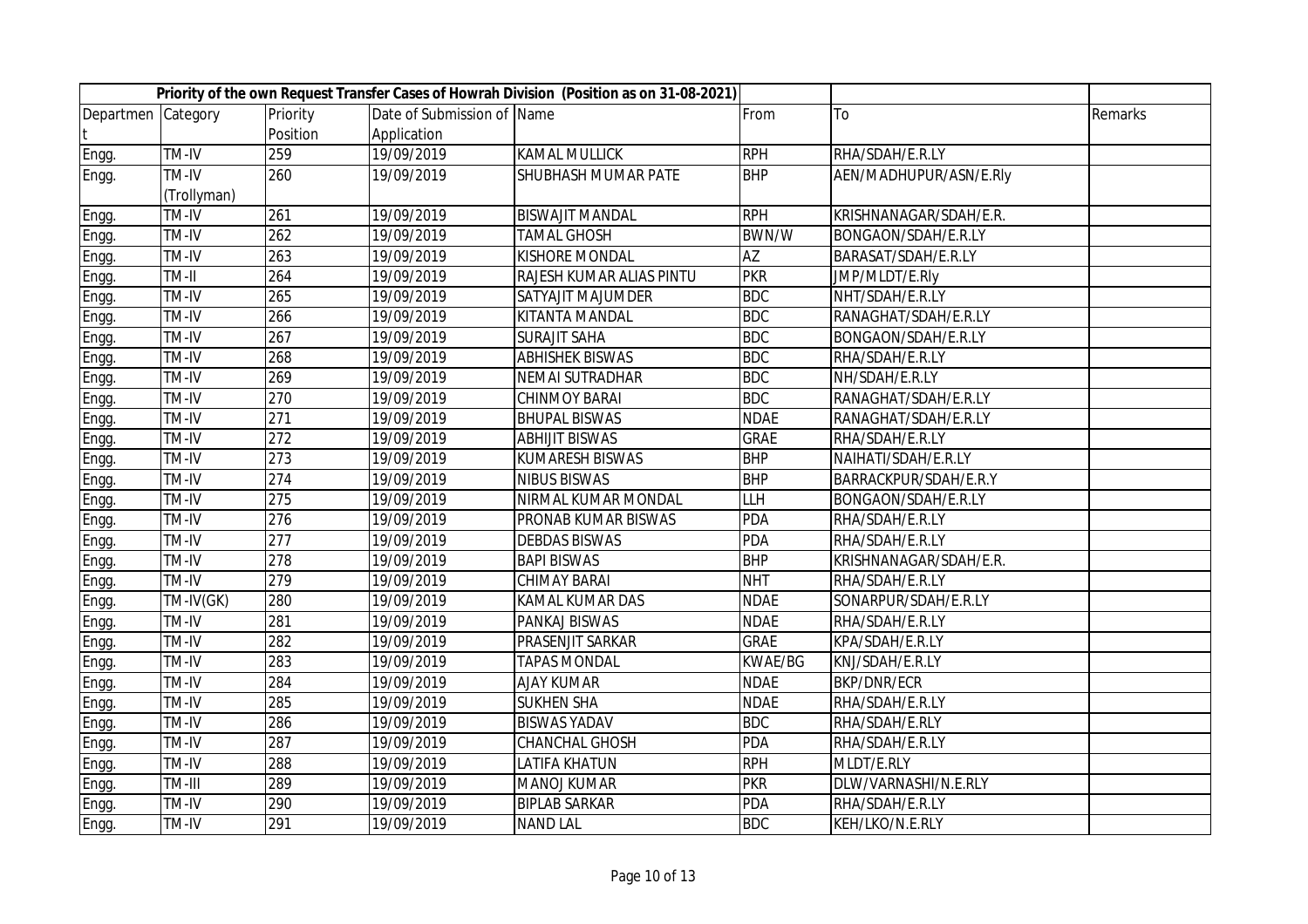|                    |            |          |                            | Priority of the own Request Transfer Cases of Howrah Division (Position as on 31-08-2021) |                |                        |            |
|--------------------|------------|----------|----------------------------|-------------------------------------------------------------------------------------------|----------------|------------------------|------------|
| Departmen Category |            | Priority | Date of Submission of Name |                                                                                           | From           | To                     | Remarks    |
|                    |            | Position | Application                |                                                                                           |                |                        |            |
| Engg.              | TM-IV      | 292      | 19/09/2019                 | <b>ABHISHEK BISWAS</b>                                                                    | <b>NHT</b>     | RHA/SDAH/E.R.LY        |            |
| Engg.              | TM-IV      | 293      | 19/09/2019                 | RAJAT MONDAL                                                                              | <b>KWAE/BG</b> | RANAGHAT/SDAH/E.R.LY   |            |
| Engg.              | TM-IV      | 294      | 19/09/2019                 | DIBYENDU GHOSH                                                                            | KQU            | AEN/RHA/SDAH/E.R.LY    |            |
| Engg.              | TM-IV      | 295      | 19/09/2019                 | <b>KALYAN GHOSH</b>                                                                       | <b>PDA</b>     | RHA/SDAH/E.R.LY        |            |
| Engg.              | TM-IV      | 296      | 19/09/2019                 | PROSENJIT DUTTA                                                                           | <b>BDC</b>     | <b>HELPER /KPA/WS</b>  |            |
| Engg.              | TM-IV      | 297      | 19/09/2019                 | <b>NEWTON BISWAS</b>                                                                      | KQU            | KPA/SDAH/E.R.LY        |            |
| Engg.              | TM-IV      | 298      | 19/09/2019                 | <b>LOVELY ROY</b>                                                                         | <b>RPH</b>     | PW/MLDT/E.Rly          |            |
| Engg.              | TM-IV      | 299      | 19/09/2019                 | APURBA KIRTANIA                                                                           | <b>KWAE/BG</b> | WS/KPA/SDAH/E.R.LY     |            |
| Engg.              | TM-IV      | 300      | 19/09/2019                 | <b>BAPAS GHOSH</b>                                                                        | <b>KWAE/BG</b> | KPA/ WS/SDAH /E. R .LY |            |
| Engg.              | TM-IV      | 301      | 19/09/2019                 | <b>RATAN SARKAR</b>                                                                       | SNT            | MLDT/E.RLY             |            |
| Engg.              | TM-IV      | 302      | 19/09/2019                 | <b>SUKUMAR SARKAR</b>                                                                     | <b>KQU</b>     | BARASAT/SDAH/E.R.LY    | Disb.Child |
| Engg.              | TM-IV      | 303      | 19/09/2019                 | <b>BIPROJIT DAS</b>                                                                       | <b>LLH</b>     | NH /SDAH/E.R.LY        |            |
| Engg.              | TM-IV      | 304      | 19/09/2019                 | ABU SADIK MANDAL                                                                          | <b>KQU</b>     | BARASAT/SDAH/E.R.LY    |            |
| Engg.              | TM-IV      | 305      | 19/09/2019                 | PAPPU MONDAL                                                                              | <b>KQU</b>     | BARASAT/SDAH/E.R.LY    |            |
| Engg.              | TM-IV      | 306      | 19/09/2019                 | KAMALENDU MONDAL                                                                          | <b>KQU</b>     | BELIAGHATA/SDAH/E.R.LY |            |
| Engg.              | TM-IV      | 307      | 19/09/2019                 | HIMANSHU KUMAR SAHA                                                                       | <b>PKR</b>     | JAMALPUR/MLDT/E.RLY    |            |
| Engg.              | TM-IV      | 308      | 19/09/2019                 | <b>BIHARI KUMAR</b>                                                                       | <b>PKR</b>     | JAMALPUR/MLDT/E.RLY    |            |
| Engg.              | TM-IV      | 309      | 19/09/2019                 | PRADEEP KUMAR                                                                             | <b>PKR</b>     | JAMALPUR/MLDT/E.RLY    |            |
| Engg.              | TM-IV      | 310      | 19/09/2019                 | <b>BISWANATH MONDAL</b>                                                                   | <b>HGY</b>     | KPA/SDAH/E.R.LY        |            |
| Engg.              | TM-IV      | 311      | 19/09/2019                 | KAUSHIKIBRATA JOARDAR                                                                     | <b>GRAE</b>    | KPA WS/SDAH/E.R.LY     |            |
| Engg.              | TM-IV (GK) | 312      | 19/09/2019                 | RAJU PRASAD KHARWAR                                                                       | <b>KWAE/BG</b> | KPA/ WS/SDAH/E.R.LY    |            |
| Engg.              | TM-IV      | 313      | 19/09/2019                 | HRIDKAMAL BISWAS                                                                          | <b>NDAE</b>    | RHA/SDAH/E.R.LY        | Disb.Child |
| Engg.              | TM-III     | 314      | 19/09/2019                 | RAJESH KUMAR GOALA                                                                        | <b>BHP</b>     | BALLIA/N.E.Rly         |            |
| Engg.              | TM-IV      | 315      | 19/09/2019                 | FARUK ABDULLA MONDAL                                                                      | <b>BHP</b>     | RANAGHAT/SDAH/E.R.LY   |            |
| Engg.              | TM-IV      | 316      | 19/09/2019                 | <b>KAPILDEV PAUL</b>                                                                      | <b>BHP</b>     | RANAGHAT/SDAH/E.R.LY   |            |
| Engg.              | TM-IV      | 317      | 19/09/2019                 | SAMIR KUMAR MAITRA                                                                        | <b>KWAE/BG</b> | RHA/SDAH/E.R.LY        |            |
| Engg.              | TM-IV      | 318      | 19/09/2019                 | MITHUN CHOWDHURY                                                                          | <b>KWAE/BG</b> | SDAH/E.R.LY            |            |
| Engg.              | TM-IV      | 319      | 19/09/2019                 | <b>KAMAL PRAMANIK</b>                                                                     | <b>NDAE</b>    | RHA/SDAH/E.R.LY        |            |
| Engg.              | TM-IV      | 320      | 19/09/2019                 | <b>BARUN SARKAR</b>                                                                       | <b>NDAE</b>    | KNJ/SDAH/E.R.LY        |            |
| Engg.              | TM-IV      | 321      | 19/09/2019                 | <b>MANIMOHAN GAIN</b>                                                                     | <b>NDAE</b>    | RHA/SDAH/E.R.LY        |            |
| Engg.              | TM-IV      | 322      | 19/09/2019                 | ASHOK KUMAR YADAV                                                                         | <b>PKR</b>     | JMP/MLDT/E.Rly         |            |
| Engg.              | TM-IV      | 323      | 19/09/2019                 | NIRUPAM GHOSH                                                                             | <b>RPH</b>     | BONGAON/SDAH/E.R.LY    |            |
| Engg.              | TM-IV      | 324      | 19/09/2019                 | <b>SUDESH SARKAR</b>                                                                      | <b>GRAE</b>    | <b>KANCHRAPARA WS</b>  |            |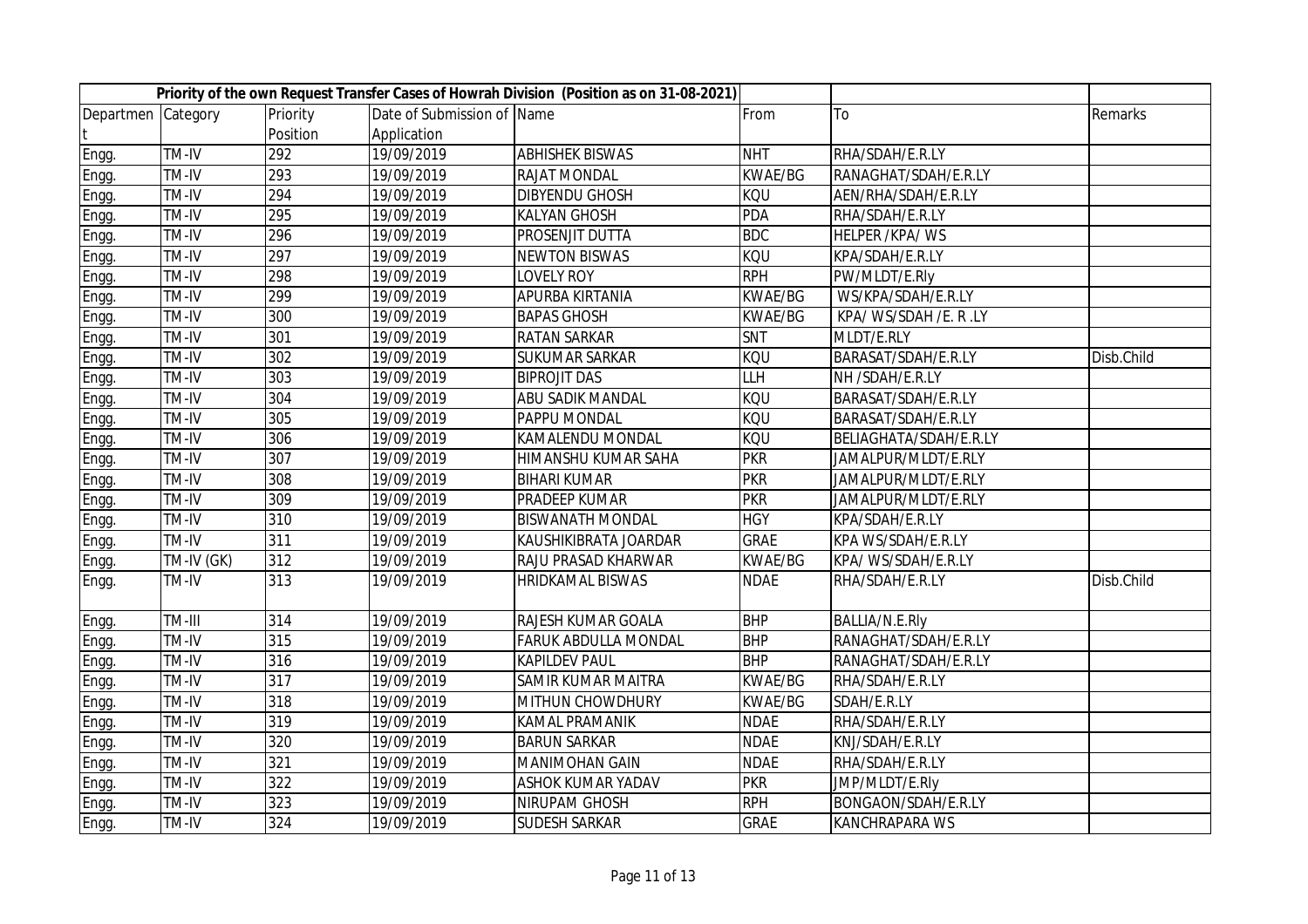|                    |            |          |                            | Priority of the own Request Transfer Cases of Howrah Division (Position as on 31-08-2021) |                 |                            |               |
|--------------------|------------|----------|----------------------------|-------------------------------------------------------------------------------------------|-----------------|----------------------------|---------------|
| Departmen Category |            | Priority | Date of Submission of Name |                                                                                           | From            | To                         | Remarks       |
|                    |            | Position | Application                |                                                                                           |                 |                            |               |
| Engg.              | TM-IV      | 325      | 19/09/2019                 | <b>SUSANTA BISWAS</b>                                                                     | $\overline{AZ}$ | RANAGHAT/SDAH/E.R.LY       |               |
| Engg.              | TM-IV      | 326      | 19/09/2019                 | <b>HARASHIT PAUL</b>                                                                      | <b>NDAE</b>     | RHA/SDAH/E.R.LY            |               |
| Engg.              | TM-IV      | 327      | 19/09/2019                 | MD AZHARUDDIN                                                                             | <b>NDAE</b>     | BELIAGHATA/SDAH/E.R.LY     |               |
| Engg.              | TM-IV      | 328      | 30/10/2019                 | <b>DEBASISH PAL</b>                                                                       | <b>GRAE</b>     | BT/SDAH/E.RLY              |               |
| Engg.              | TM-IV      | 329      | 30/10/2019                 | <b>JUTHI MANDAL</b>                                                                       | <b>HGY</b>      | BT/SDAH/E.RLY              | Spouce Ground |
| Engg.              | TM-IV      | 330      | 30/10/2019                 | PARMILA EDBAR                                                                             | <b>BDC</b>      | WS/CAR Shed/SDAH/E.RLY     |               |
| Engg.              | TM-IV      | 331      | 01/11/2019                 | Subrata Haldar                                                                            | <b>BDC</b>      | SDAH/E.RLY (As Peon Comm.) |               |
| Engg.              | TM-IV      | 332      | 01/11/2019                 | Arun Kumar Mallick                                                                        | <b>DKAE</b>     | WS/LLH                     |               |
| Engg.              | TM-IV      | 333      | 01/11/2019                 | Srikant                                                                                   | <b>BHP</b>      | WS/JMP                     |               |
| Engg.              | TM-IV      | 334      | 01/11/2019                 | Ajoy Kumar Santra                                                                         | <b>DKAE</b>     | <b>WS/LLH As Peon</b>      |               |
| Engg.              | TM-IV      | 335      | 01/11/2019                 | <b>Goutam Das</b>                                                                         | <b>HWH</b>      | WS/KPA                     |               |
| Engg.              | TM-IV      | 336      | 01/11/2019                 | Manjeet Kumar Seth                                                                        | <b>DKAE</b>     | WS/LLH                     |               |
| Engg.              | TM-IV      | 337      | 01/11/2019                 | Mithun Biswas                                                                             | <b>HWH</b>      | Emu Carshed/HWH            |               |
| Engg.              | TM-IV      | 338      | 05/12/2019                 | Sathi Halder                                                                              | <b>NDAE</b>     | SDAH/ER                    | Spouce Ground |
| Engg.              | TM-IV (GK) | 339      | 05/12/2019                 | Partha De                                                                                 | <b>KWAE/BG</b>  | WS/LLH                     |               |
| Engg.              | TM-IV (GK) | 340      | 05/12/2019                 | Goutam Deb                                                                                | <b>KWAE/BG</b>  | WS/LLH                     |               |
| Engg.              | TM-IV      | 341      | 28/01/2020                 | Prabir Biswas                                                                             | <b>BHP</b>      | Barasat/SDAH/E.RLY         |               |
| Engg.              | TM-IV      | 342      | 28/01/2020                 | <b>Bikash Das</b>                                                                         | <b>BHP</b>      | Ranaghat/SDAH/E.RLY        |               |
| Engg.              | TM-IV      | 343      | 28/01/2020                 | Manoj Poddar                                                                              | <b>BWN/W</b>    | Krishnagar/SDAH/E.RLY      |               |
| Engg.              | TM-IV      | 344      | 28/01/2020                 | Samir Sadhukhan                                                                           | <b>BMG</b>      | <b>BNJ/SDAH/E.RLY</b>      |               |
| Engg.              | TM-IV      | 345      | 28/01/2020                 | Prasanta Mondal                                                                           | <b>NDAE</b>     | RHA/SDAH/E.RLY             |               |
| Engg.              | TM-IV      | 346      | 28/01/2020                 | Giridhari Yadav                                                                           | <b>PKR</b>      | Jasidih/ASN/E.RLY          |               |
| Engg.              | TM-IV      | 347      | 28/01/2020                 | Sujit Kumar Pal                                                                           | <b>NDAE</b>     | RHA/SDAH/E.RLY             |               |
| Engg.              | TM-IV      | 348      | 28/01/2020                 | Sudhansu Biswas                                                                           | <b>KWAE/BG</b>  | RHA/SDAH/E.RLY             |               |
| Engg.              | TM-IV      | 349      | 28/01/2020                 | Ramen Paul                                                                                | <b>NDAE</b>     | RHA/SDAH/E.RLY             |               |
| Engg.              | TM-IV      | 350      | 28/01/2020                 | Koushik Roy                                                                               | <b>KQU</b>      | BT/SDAH/E.RLY              |               |
| Engg.              | TM-IV      | 351      | 28/01/2020                 | Gourab Biswas                                                                             | <b>NDAE</b>     | BQG/SDAH/E.RLY             |               |
| Engg.              | TM-IV      | 352      | 28/01/2020                 | <b>Biswajit Biswas</b>                                                                    | <b>NDAE</b>     | KNJ/SDAH/E.RLY             |               |
| Engg.              | TM-IV      | 353      | 28/01/2020                 | <b>Gorachand Pal</b>                                                                      | <b>NDAE</b>     | KPA/SDAH/E.RLY             |               |
| Engg.              | TM-IV      | 354      | 28/01/2020                 | Goutam Sarkar                                                                             | <b>NDAE</b>     | RHA/SDAH/E.RLY             |               |
| Engg.              | TM-IV      | 355      | 28/01/2020                 | Sumit Saha                                                                                | <b>BDC</b>      | NHT/SDAH/E.RLY             |               |
| Engg.              | TM-IV      | 356      | 28/01/2020                 | Prasanta Mandal                                                                           | <b>BDC</b>      | NHT/SDAH/E.RLY             |               |
| Engg.              | TM-IV      | 357      | 28/01/2020                 | Rahuldeb Mandal                                                                           | <b>HGY</b>      | Bongaon/SDAH/E.RLY         |               |
| Engg.              | TM-IV      | 358      | 28/01/2020                 | Debabrata Biswas                                                                          | <b>HGY</b>      | Bongaon/SDAH/E.RLY         |               |